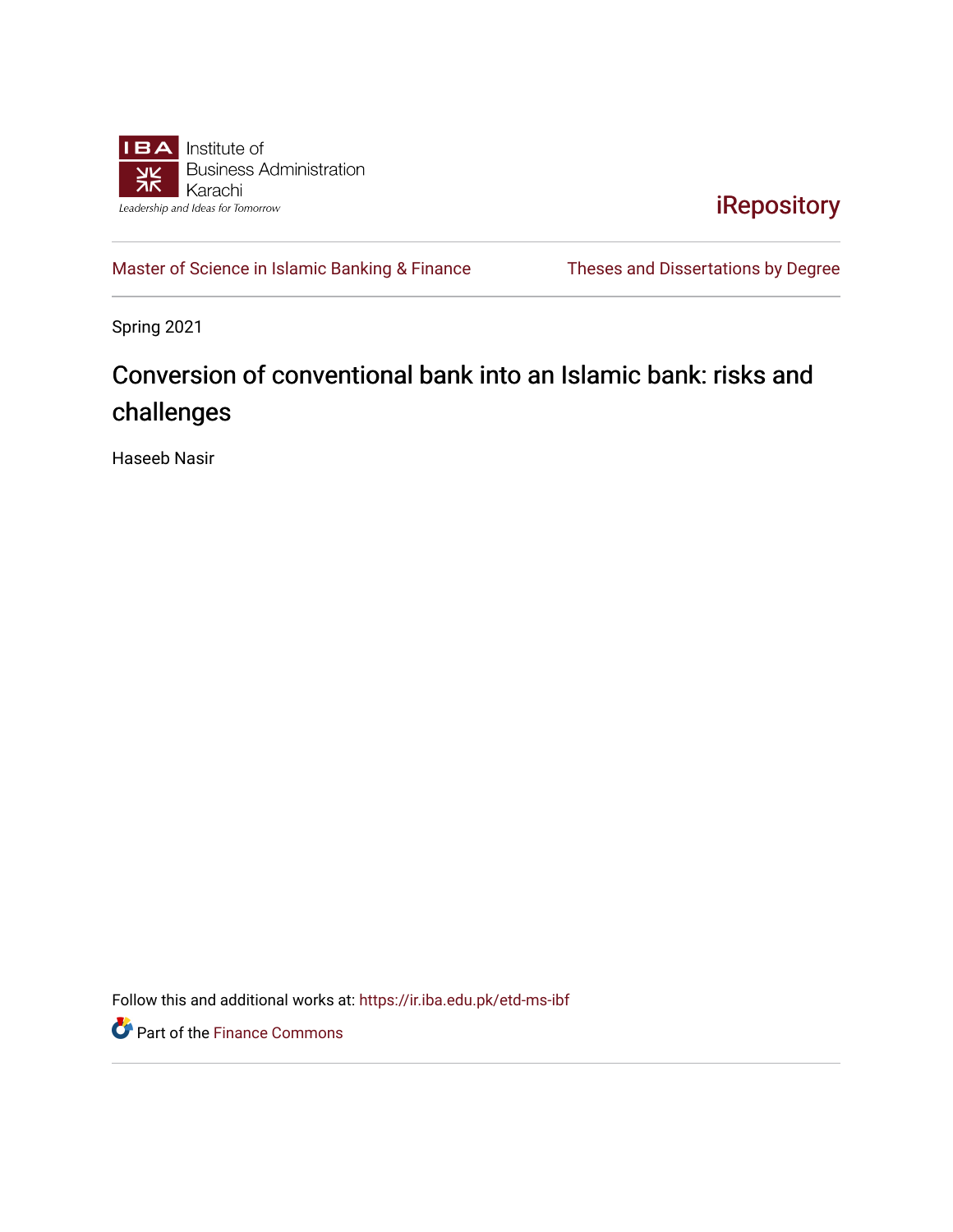

## **CONVERSION OF CONVENTIONAL BANK INTO AN ISLAMIC BANK: RISKS AND CHALLENGES**

This Research Project is submitted to the Department of Finance as partial fulfillment of Master of Science in Islamic Banking & Finance degree

by

**Haseeb Nasir**

Supervised by **Dr. Ashraf Khan** Assistant Professor Department of Finance Institute of Business Administration Karachi, Pakistan

Spring Semester 2021 Institution of Business Administration (IBA), Karachi, Pakistan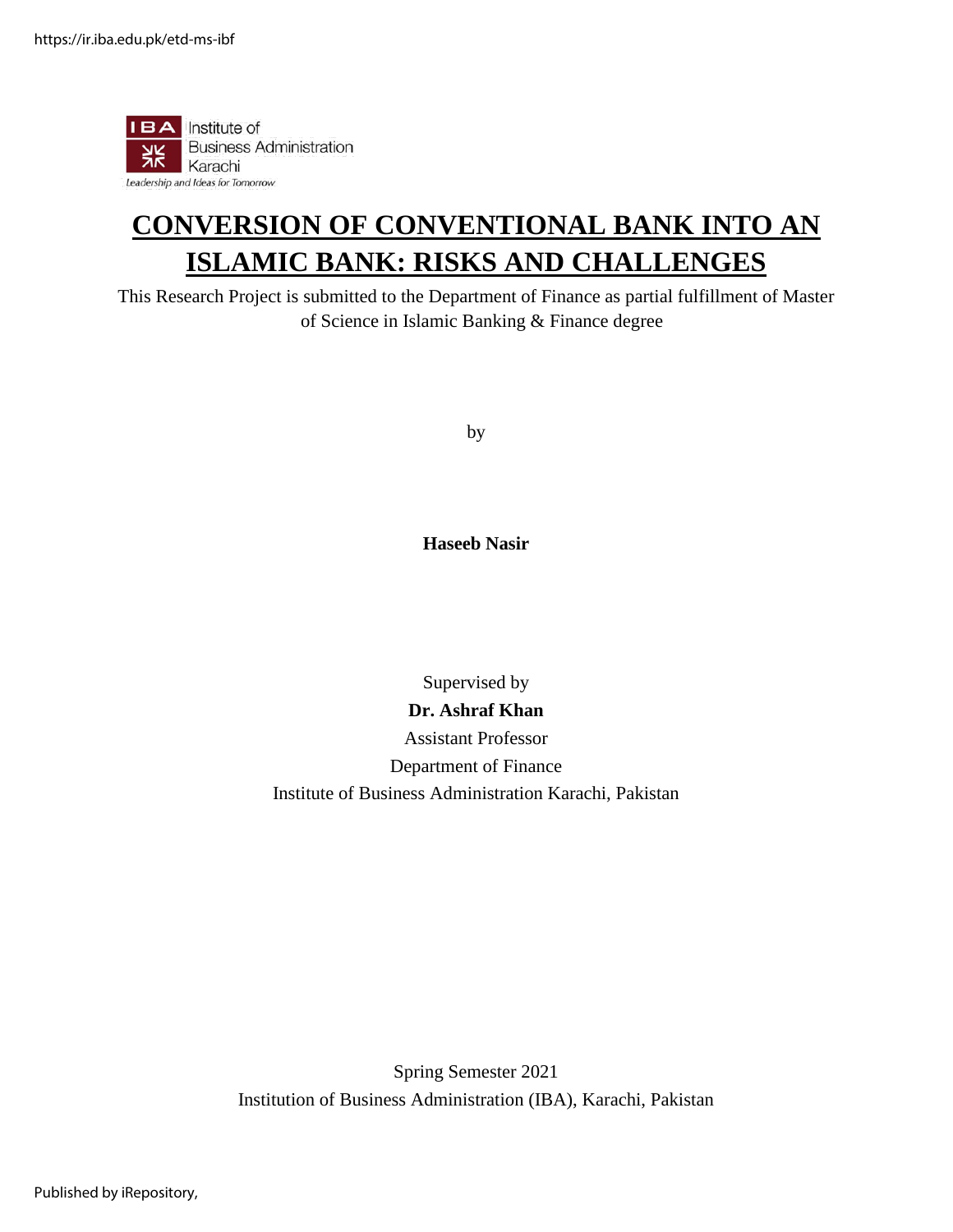

## **CONVERSION OF CONVENTIONAL BANK INTO AN ISLAMIC BANK: RISKS AND CHALLENGES**

This Research Project is submitted to the Department of Finance as partial fulfillment of Master of Science in Islamic Banking & Finance degree

by

#### **Haseeb Nasir**

(Student Number: 15178)

**Committee:**

#### **Dr. Ashraf Khan**

Supervisor Department of Finance Institute of Business Administration Karachi, Pakistan

> Spring Semester 2021 Institution of Business Administration (IBA), Karachi, Pakistan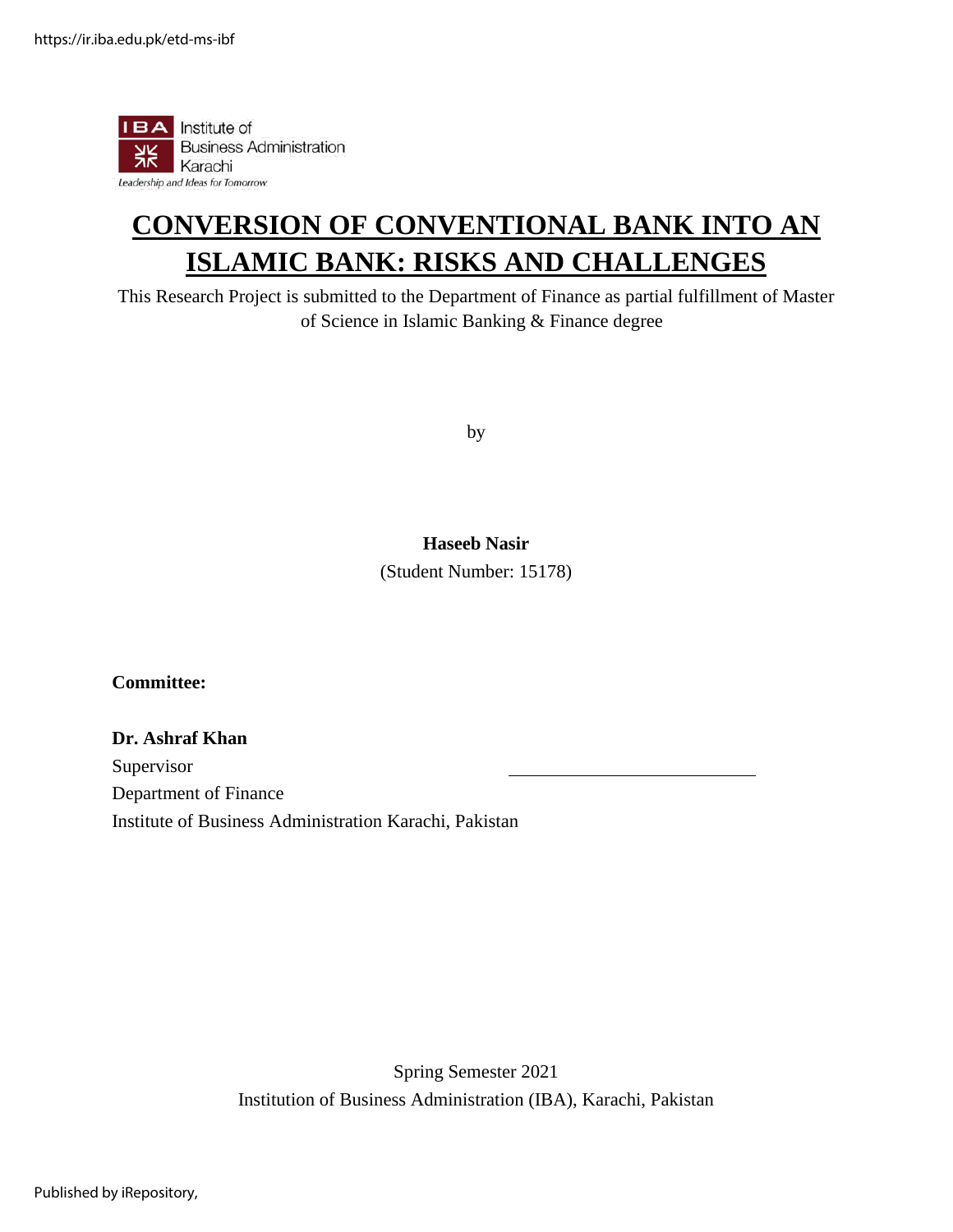Copyright: **Haseeb Nasir, 2021** All rights reserved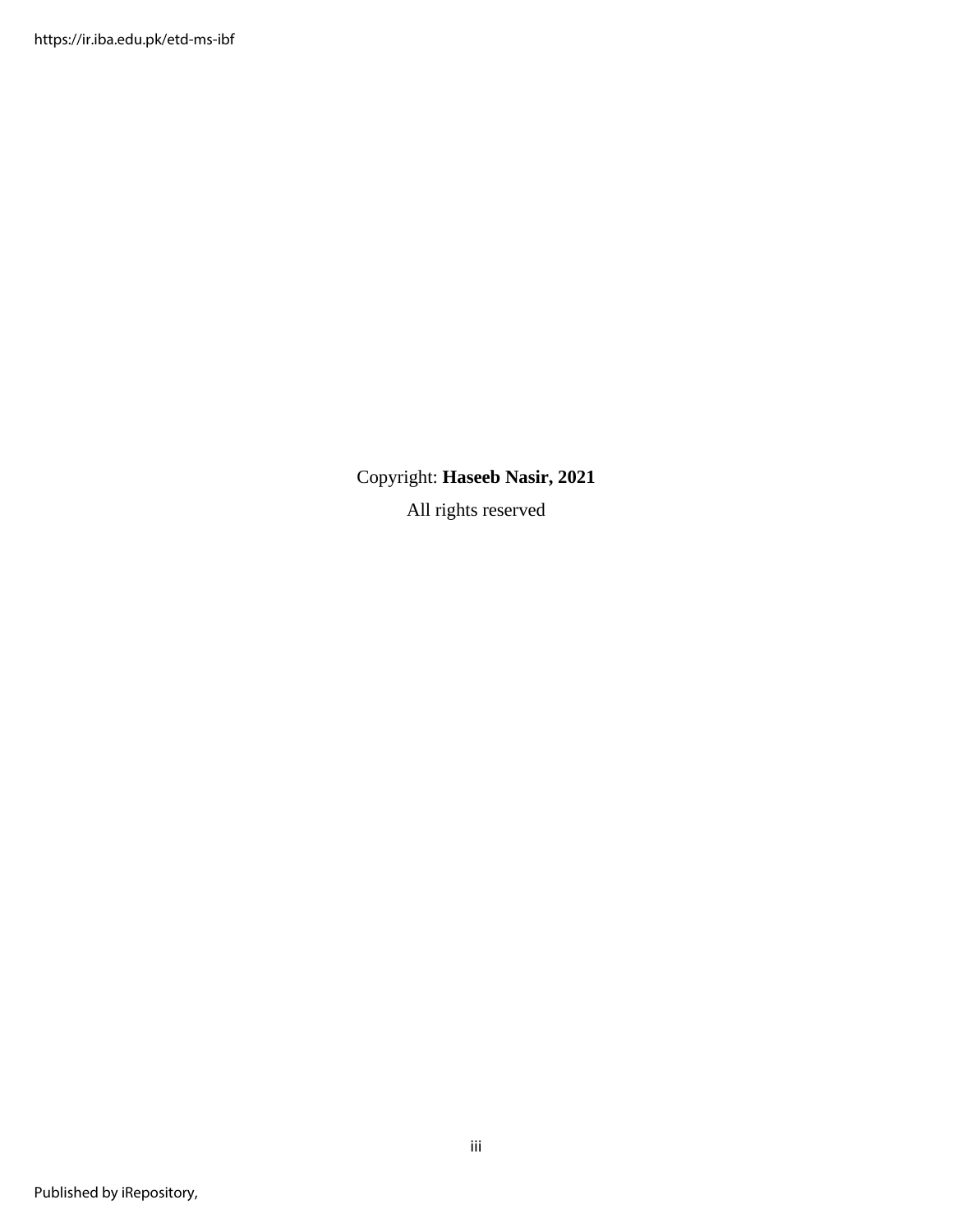## **Table of Contents**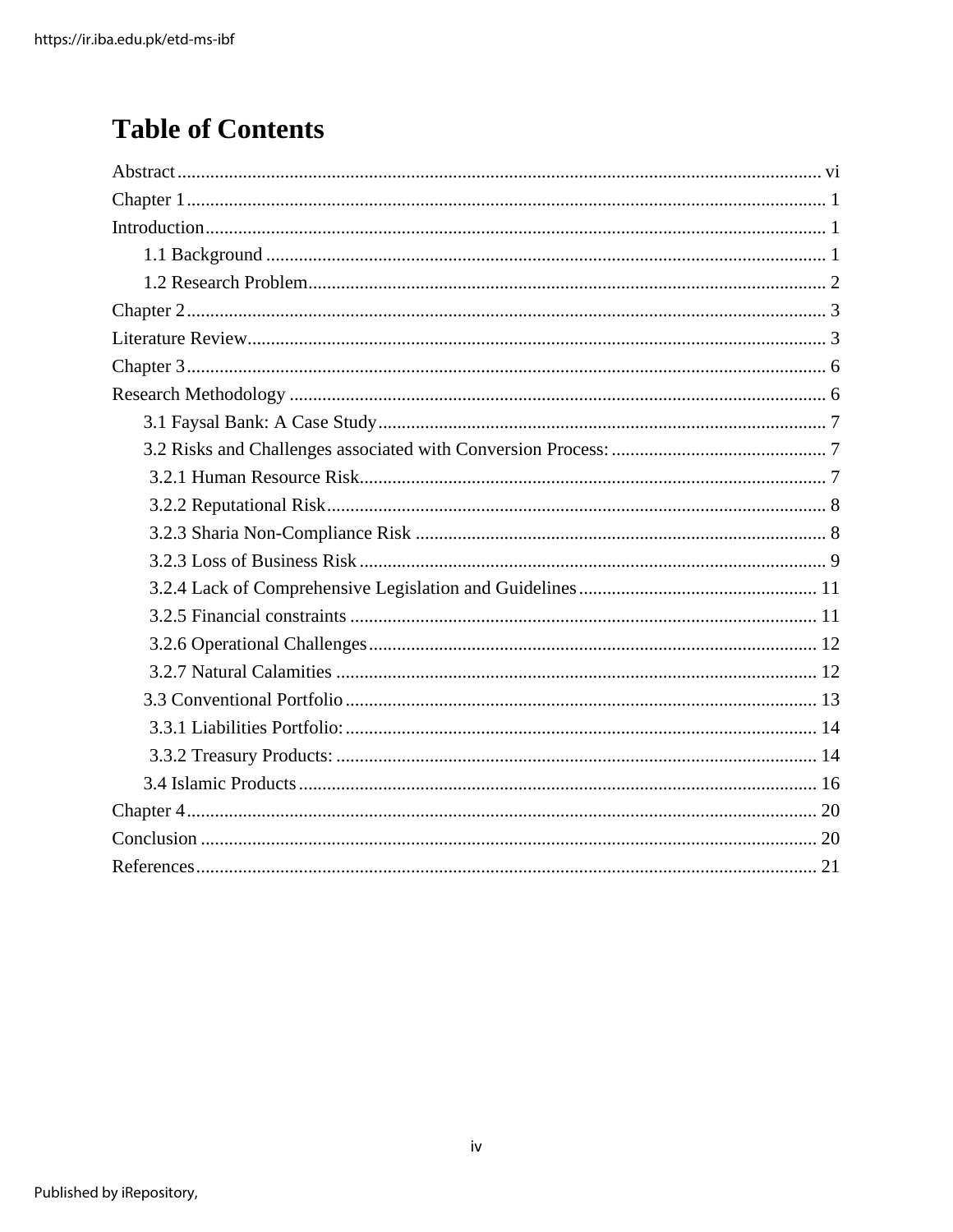## **List of Figures**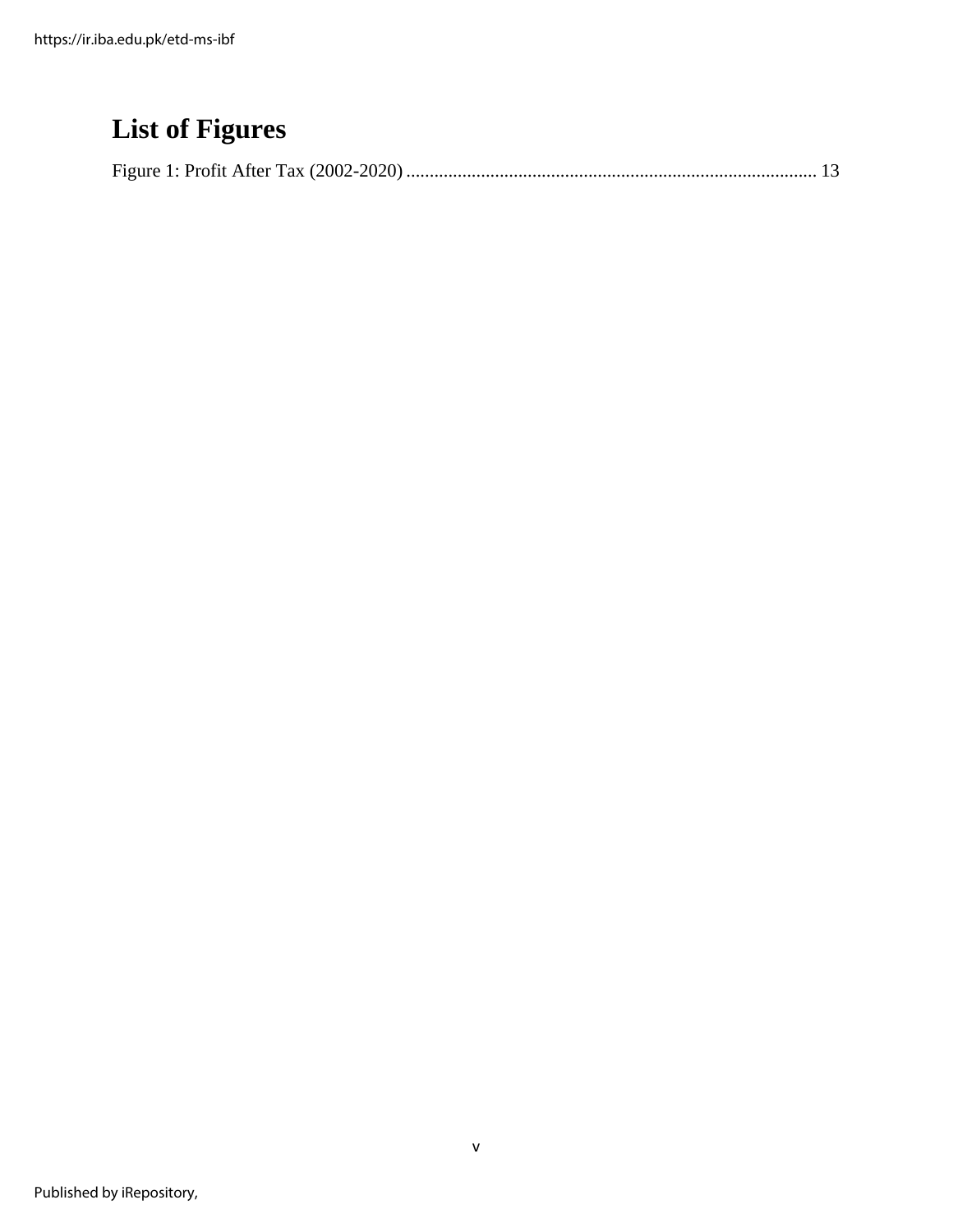### <span id="page-6-0"></span>**Abstract**

Conversion of Conventional Bank into an Islamic Bank is a widely discussed topic in the world of Islamic Banking and Finance as none of the conversion on a larger scale has taken place except for the conversion of Faysal Bank Limited in Pakistan, which is a largest conversion taking place. This paper discusses different challenges which are associated with the Conversion process and qualitative approach has been used to assess those challenges. Interviews of the management of Faysal Bank Limited have been taken and literature has been reviewed to assess and discuss those challenges in this study. The findings show that there are multiple challenges associated with the conversion process including but not limited to Human resource, Reputational, Financial constraints, and operational challenges. Then the different Islamic products which have been offered to the Customers as an alternative to the conventional products, been briefly discussed.

*Keywords:* Conversion, Risks, Challenges, Faysal Bank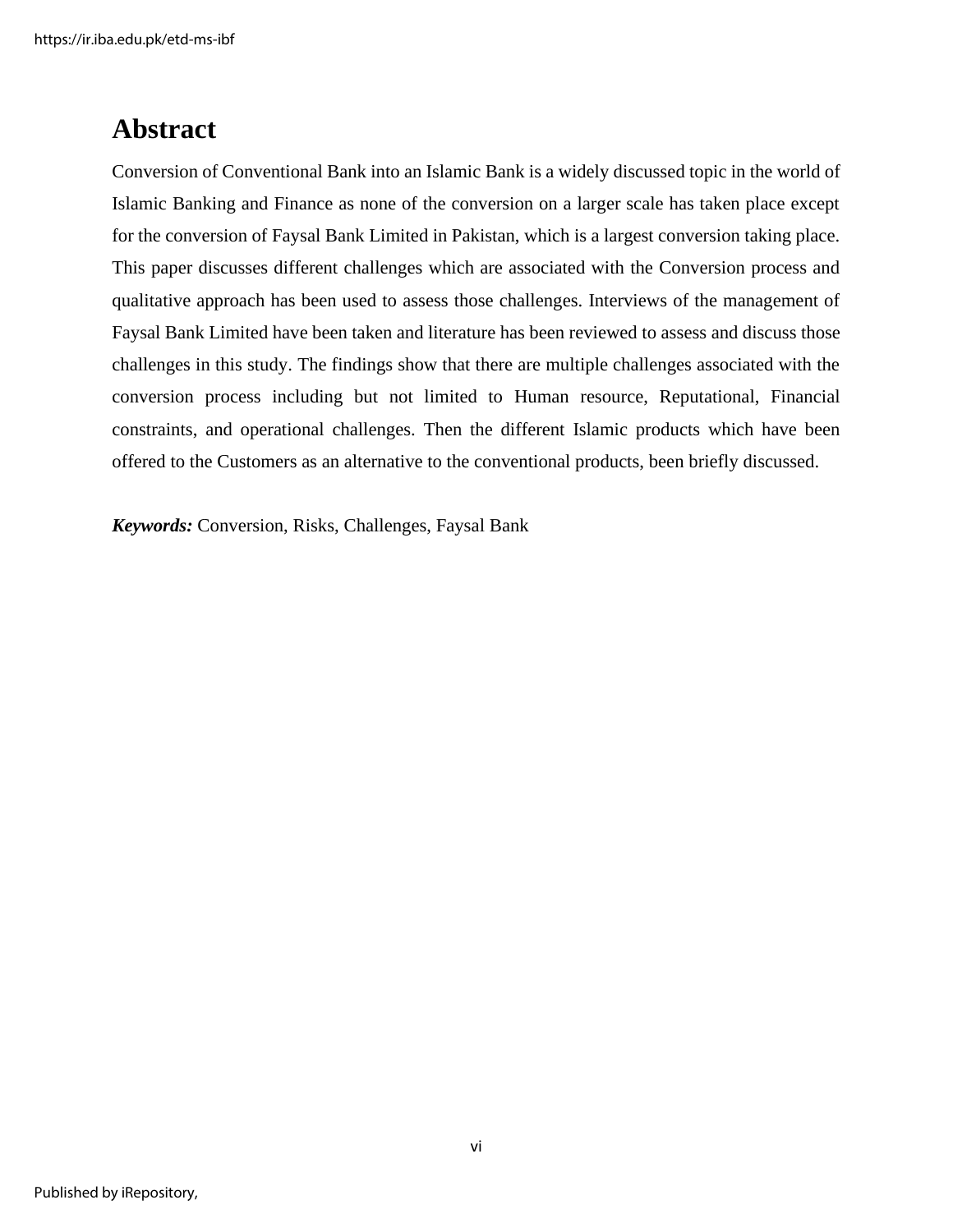# <span id="page-7-1"></span><span id="page-7-0"></span>**Chapter 1 Introduction**

### <span id="page-7-2"></span>**1.1 Background**

During the last decade, we have seen the immense growth in the Islamic Banking around the globe. Muslims as well as non-Muslims are preferring the Islamic Banking over the traditional conventional banking. If we take the example of Pakistan, where there are 5 full fledge Islamic Banks and almost every conventional bank has its Islamic Banking subsidiary or window. Growth rate of Islamic banking in Pakistan is in double digits and its market share has been reached to 15.5%. Same is the case in other parts of the world especially in Muslim countries where people are now preferring Islamic Banks over Conventional Banks. Many conventional Banks are changing their operations into Islamic Banking, one of such case is in Pakistan where Faysal Bank Ltd is converting its operations into Islamic banking and by the time I are writing this report, more than half of its operations are being converted into Sharia-compliant mode.

There are many motives which are driving conventional banks to convert their operations from conventional to Islamic. These motives can be broadly categorized into following categories:

- 1. Customers need for Islamic Products
- 2. Performance of Islamic Banks
- 3. Financial Crisis of 2008
- 4. Sustainability of Islamic Banks

Above-mentioned motives or factors have played an important role in tempting conventional banks to convert their operations into Islamic Banking and we have seen the growth of Islamic Banking and Finance globally, especially after the financial crisis of 2008. As per IMF survey in 2010, it was reported that during the crisis of 2008, Islamic Banks on average showed more resilience than conventional Banks, but also incurred more losses than the Conventional peers when crisis hit the real economy.

AAOIFI has issued guidelines for the conversion process to make it in accordance with Sharia and to standardize the procedure and these guidelines act as a helping tool for the regulatory authorities and banks for the effective conversion of their operations. AAOIFI standard discusses in detail the Sharia requirements for the conventional bank to convert its operations into Sharia complaint. State Bank of Pakistan has also issued guidelines for the conversion process of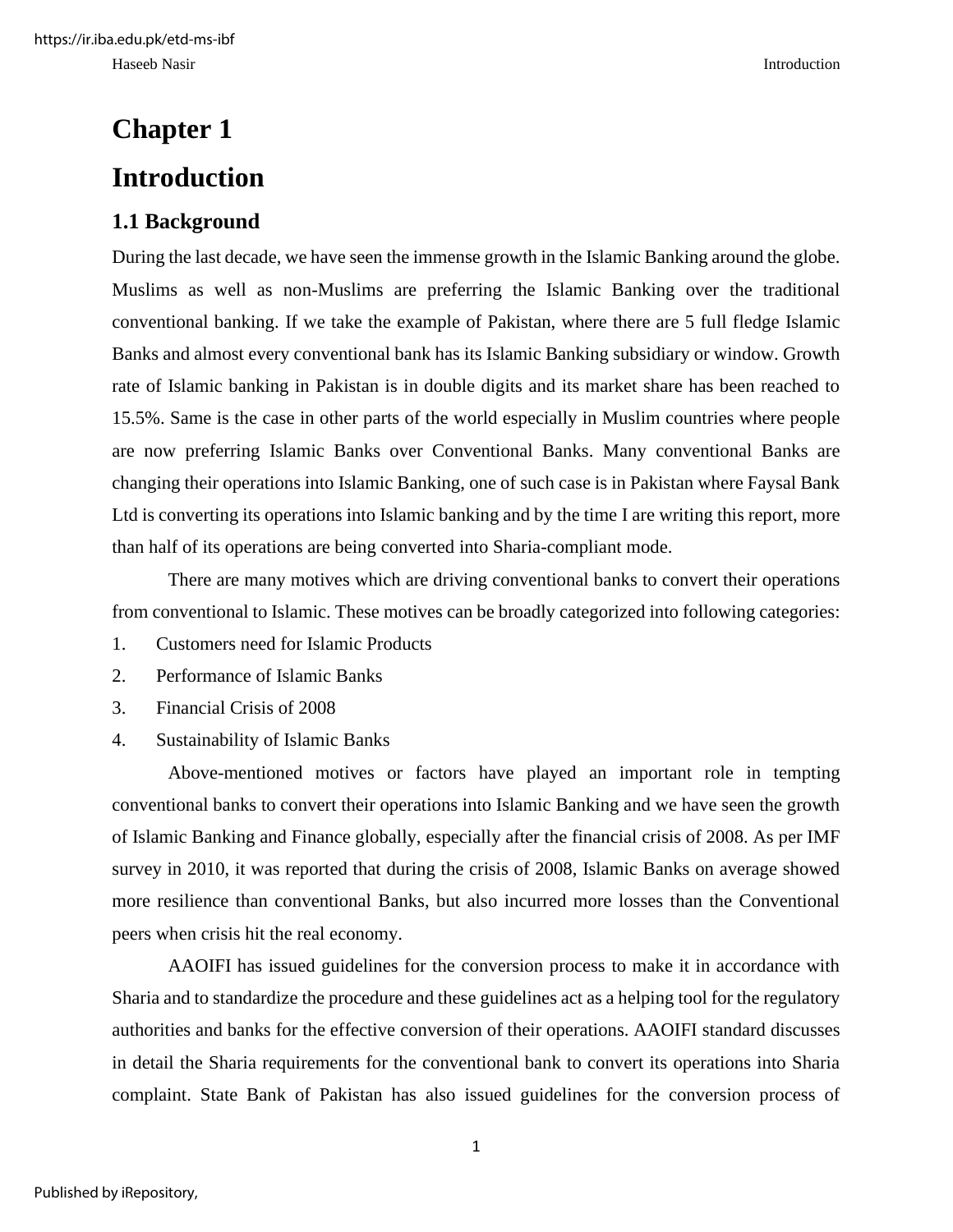Haseeb Nasir Introduction and the set of the set of the set of the set of the set of the set of the set of the set of the set of the set of the set of the set of the set of the set of the set of the set of the set of the s

Conventional Bank into Islamic Bank and these guidelines must be followed to effectively carry on the conversion process. But there is still a need for a more comprehensive legislation and guidelines which must be followed for an effective and seamless conversion process.

Objective of this study is to identify the different challenges and risks that a Conventional Bank faces while converting its operations into an Islamic Bank.

### <span id="page-8-0"></span>**1.2 Research Problem**

(Hasan, 2016) in his study predicted that many Banks in the future might convert their operations to Islamic, fully, or partially given the performance of the converted Banks which is better than before conversion. So, there is a need to identify the issues and challenges that a conventional Bank may come across whilst converting its operations to Islamic. This study will focus on the potential issues, challenges and threats that can cause problem or hinder the conversion process.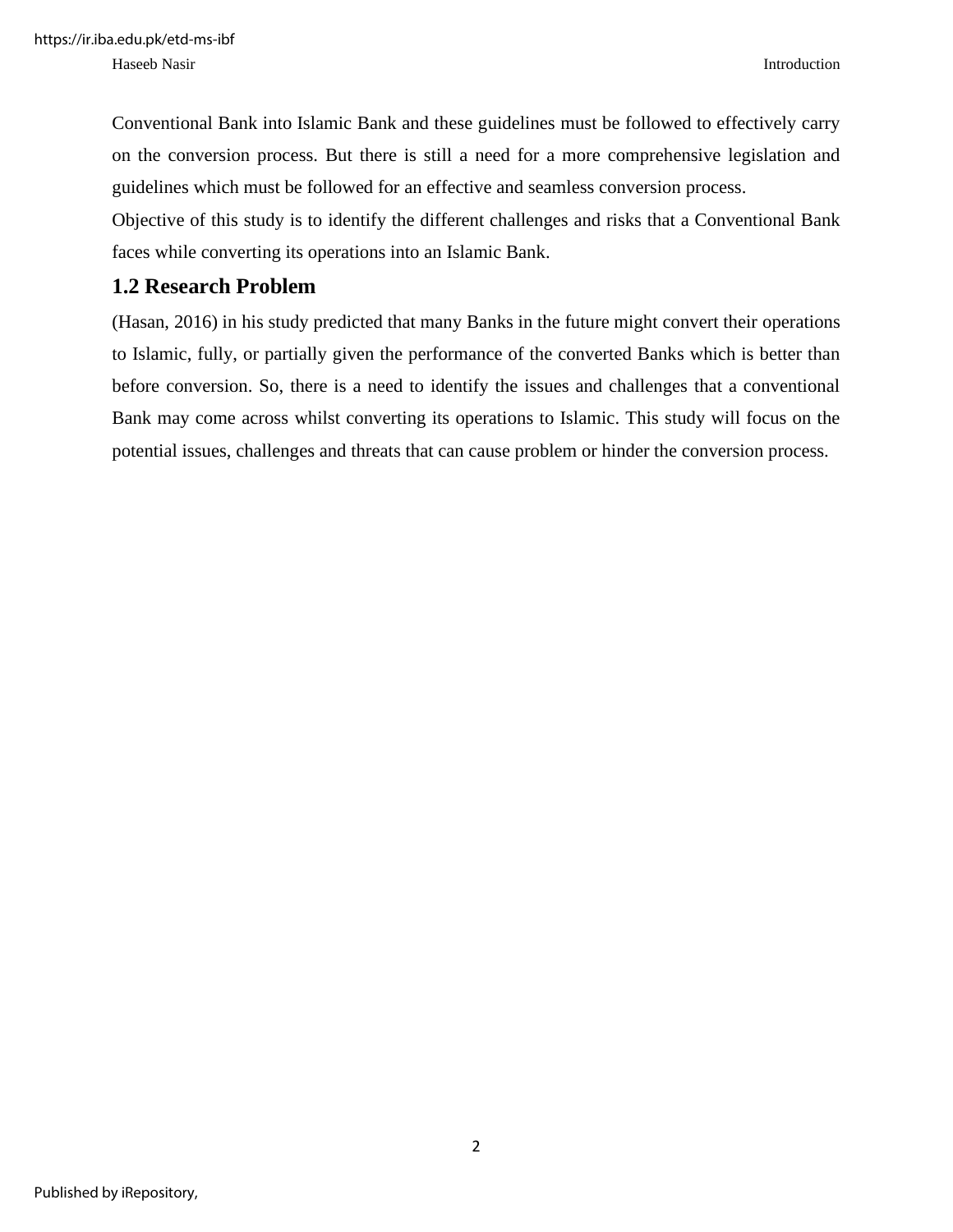# <span id="page-9-1"></span><span id="page-9-0"></span>**Chapter 2 Literature Review**

As explained above, this study aims to identify the challenges, issues or obstacles that a Bank faces while on its transformation journey from conventional to Islamic, so literature has been reviewed and it will be cited below to demonstrate the historical work being done on the conversion process. Also, as there are very examples of the conversion process around the globe, so there is a scarcity of the literature which is specifically related to the conversion process.

After reviewing the literature, it has been found that there are many incentives or factors that play an important role in the conversion of Conventional Bank into an Islamic Bank. As the conversion of over-all operations of the Bank is not an over-night decision but an organizational strategy backed by strong qualitative and quantitative evidence. One of many factors behind the motivation for conversion is the immense growth of Islamic Banking in developed and developing economies. (Lee and Ullah, 2011) stated in their study that most of the customers start banking with the Islamic bansk mainly because of the Shariah compliance, but they also expect the Islamic banks to offer products and services as an alternative to conventional products, and there is a possibility that in the future the Customers will go for Isalmic banks not only because of their Shariah compliance but also because of their competitive products and services and social responsible activities. (Furqani and Mulyany, 2009) did a study in which they concluded that Malaysia's economic growth and capital accumulation is positively corelated with the financing extended by the Islamic Banks in the country. (Abduh and Omar, 2012) did a study on Islamic Banking and Economic growth and concluded that Islamic financial development is positively and significantly corelated with the economic growth and capital accumulation and also the financing extended by Islamic Banks has been found playing a major contribution to the Indonesian economy. (Asif, Ahmed, Zahid and Khan, 2017) did a study on the motives behind the conversion of Conventional Bank into Islamic and concluded that Performance of Islamic Banks and Customer need for the Islamic Products are important factors in the conversion of Conventional Bank into an Islamic Bank. (Hasan, 2016) conducted a study in which he concluded that after Conversion of conventional Banks to Islamic, their over-all performance was better than before conversion, their study also recommended that in the future some banks might also convert their operations to Islamic, fully or partially. (Alani and Yaacob, 2012) in their study on traditional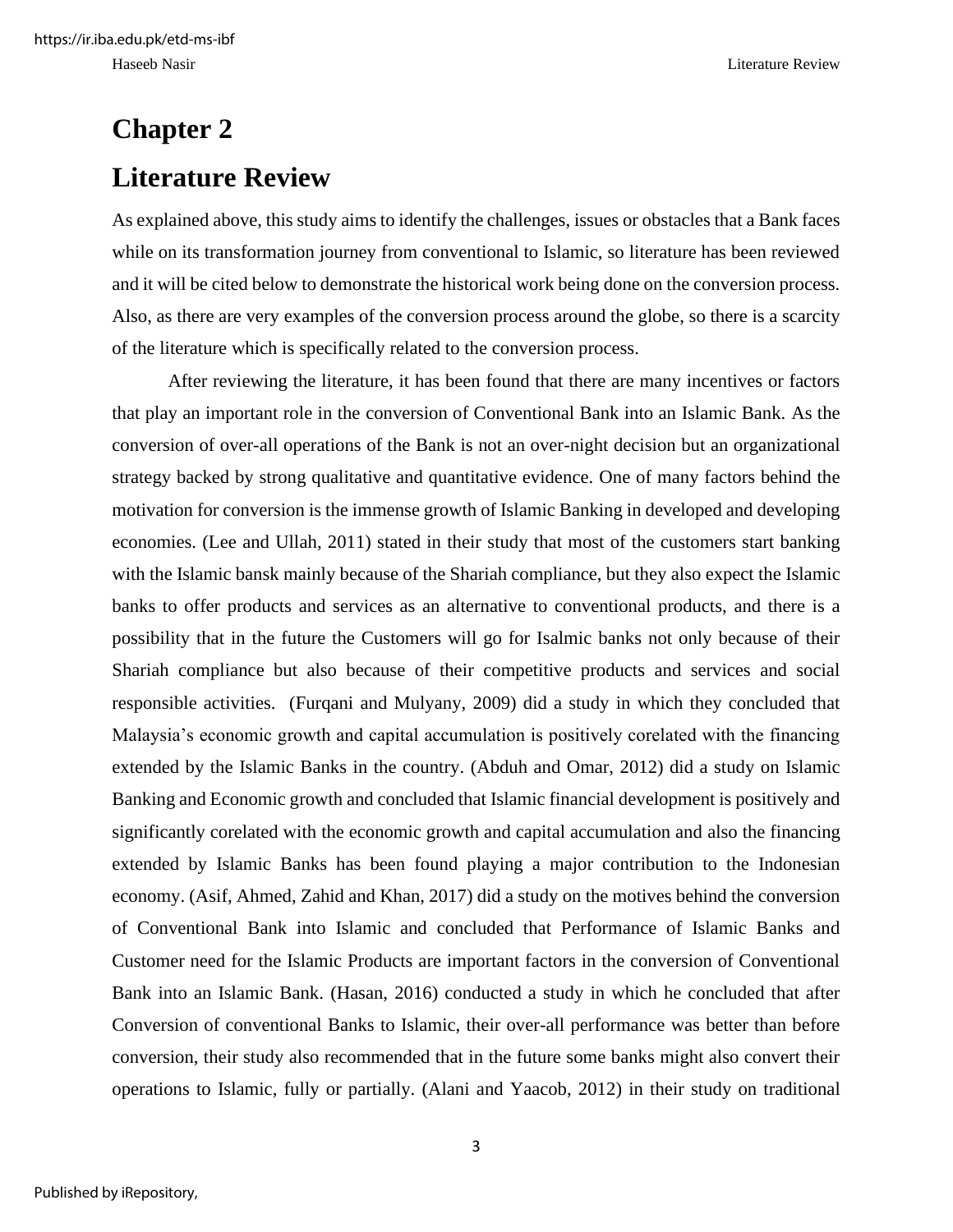banks conversion motivation into Islamic Banks narrated that increasing knowledge of Islamic Banking and Finance among the masses has created a huge demand for Shariah compliant products & services and Banks are trying to tap this huge growing market through either opening an Islamic banking window or converting into a full fledge Islamic Bank. They also stated that the success of international experiences is one of the reasons to push banks toward opting Islamic model but with limitation.

Many studies have also been conducted to identify the challenges that a Bank face whilst converting its operations from conventional to Islamic. (Bello, El-Brassi and Alhabshi, 2018) conducted a study on Issues and Challenges in the Conversion of Conventional Banks into Islamic Banks in Libya, and they concluded that lack of comprehensive guidelines for the Conversion Process is one of the major problems in the Conversion Process. (Saaid and Shafii, 2013) did a study on the obstacles facing conversion process from conventional to Islamic Banking, and in their study, they identified many obstacles in the conversion process i.e., Administrative, Human Resource, Technical, Product development and legitimate controls. They also argue that there is a significant relationship between forms of finance, risk, and traditional banks conversion to Islamic form. (Noor Khan, 2015) did a study on Gaps of Human Resource in Islamic Banks and reported that since the development of Islamic Banks, negative concerns arise because of lack of qualified staff and lack of planning and training to boost up the Islamic Bank's business growth and it was concluded in the study that Human Resource Departments should refine their practices regarding Islamic Banking hiring, recruitment and training process. (Ahmad and Arif, 2019) did a study on Employees' attitude toward Islamic Banking, and they addressed in their paper that not all who are working within Islamic Banking system are fully convinced of its objectives underlying philosophy. A handsome number of employees have the conventional background with very little Islamic Banking knowledge and their ambivalent attitude may affect their work commitment. (Abdalla, Ridhwan, Aziz and Johari, 2015) in their study concluded that the human resources who are qualified and trained to work in Islamic Banks can be considered as the most important affecting the success of transformation into Islamic bank. (Fesharaki and Sehhat, 2018) in their study concluded that is applicants in Islamic Banks are recruited in Islamic way, trained and developed properly then they will tend to stay in their job much longer. (Ahmed, Khan and Haq, 2018) remarked in their study that the branches converted to Islamic had to let go the major portion of their credit portfolio because they had very few Islamic financing product options available to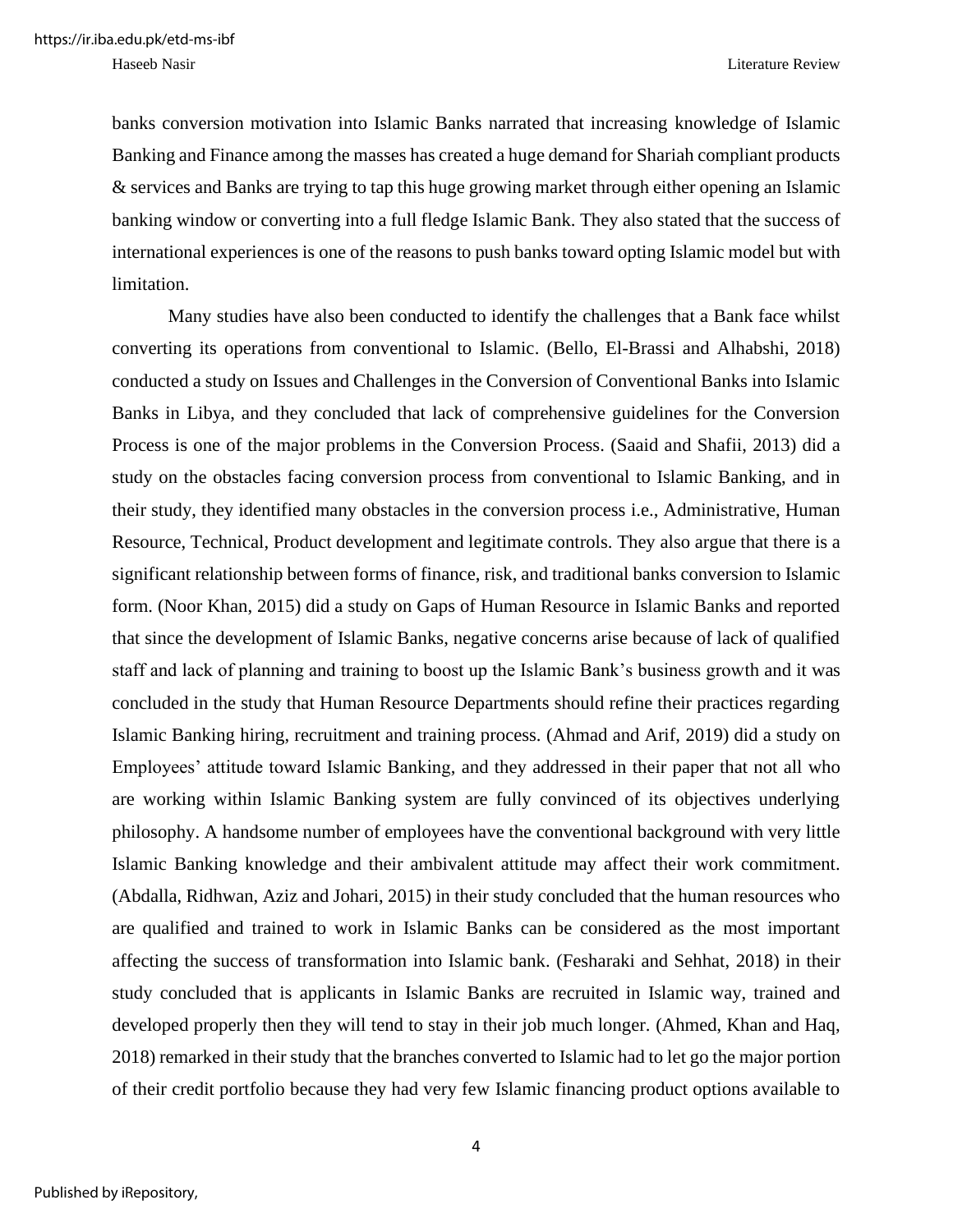offer to the Customers as an alternative to the conventional products, and they also concluded that without proper training and development of the staff of the converted branches, the conversion process may not produce the expected results. They also stated that the before opening or conversion of conventional branches into Islamic, it is recommended to invite the local elders, businessmen, Imam of Masjid and local Muftis and they may be given a briefing about the products and services of Islamic banking and how it is distinguished from conventional banking. (Islam, Uddin and Suzuki, 2020) concluded in their study that less reserve requirement for Islamic banks provides an economic incentive for the conversion, however, the conversion supported by the less reserve requirement does not always promise the sustainable positive impact on the converted Islamic banks. Studies have also been done to assess the effect the conversion on operational areas of Bank e.g., (Zulfiqar, 2018) in his study concluded that after the conversion Banks introduced new committee and new heads of expenses like Zakat and allowance for the members of Shariah Committee. Study also concluded that overall effects of the conversion are positive. Many scholars have done the research to identify the pre-requisites that a Bank need to formally start and seamless execution of the conversion drive. (Sole, 2007) wrote a paper named "Introducing Islamic Banks into Conventional Banking System" for IMF and stated that the financial institution wishing to offer Islamic products must first appoint a Shariah Board, or a Shariah Counselor at a very least, as it will help minimize the Shariah Risk. He also stated that the funds intended for Shariah compatible investments must not be comingled with those of non-Shariah compliant funds.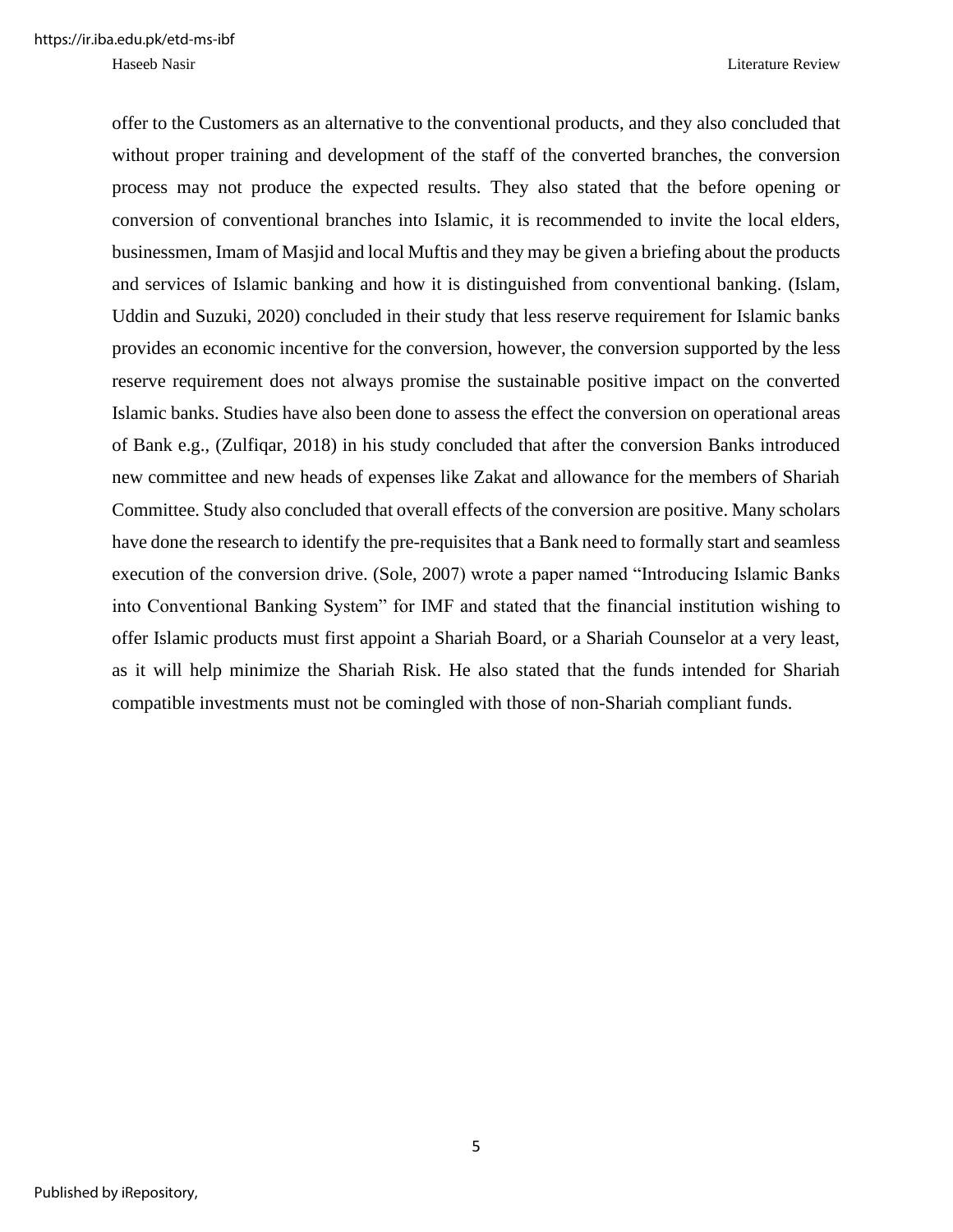## <span id="page-12-1"></span><span id="page-12-0"></span>**Chapter 3 Research Methodology**

This study is a qualitative study which is more appropriate to address the objectives of this study and, both the primary and secondary approach has been used to assess the challenges that the Banks come across or have faced during the conversion process. Most of the studies specifically related to the conversion process have used the qualitative approach to get the desired information or results. (Bello, El-Brassi and Alhabshi, 2018) conducted a qualitative study to assess the different challenges that a Conventional Bank faces whilst on a conversion journey. Researchers in this study conducted interviews from the management of five Libyan Banks who were part of the transformation and conversion process. (Saaid and Shafii, 2013) also did qualitative research to assess the different obstacles that will be faced by the conversion process.

The analysis in this study is based on the phenomenological approach i.e., it is based on the people's perception or views regarding an event. This approach tells us that how a certain phenomenon is experienced at the time it occurs. In this study, primary data has also been collected by interviewing FBL's higher management and the staff who are actively engaged in the conversion process were conducted to assess the different challenges or risks involved in the conversion process of a Conventional Bank into Islamic. Interviewees were asked the questions regarding their experience of the Conversion process and what challenges did they face and are facing during the conversion journey, so most of the issues and challenges elaborated in this study have been apprehended through the interviewees' personal experience of the conversion process. Names of the interviewees have not been disclosed for the sake of confidentiality. Further, author of this study is a part of the Shariah Compliance Department of Faysal Bank and has personally experienced the challenges that a Faysal Bank is facing on its conversion journey, so few risks / challenges have been assessed in this study out of the author's personal experience.

Alongside collecting primary data by interviewing FBL's management and staff, secondary data has also been collected through studying research papers / literature to get an insight about the different challenges that Banks around the world faced, who converted their operations from conventional to Islamic. Some of the risks and challenges that have been listed down in this study have been drawn through the secondary source.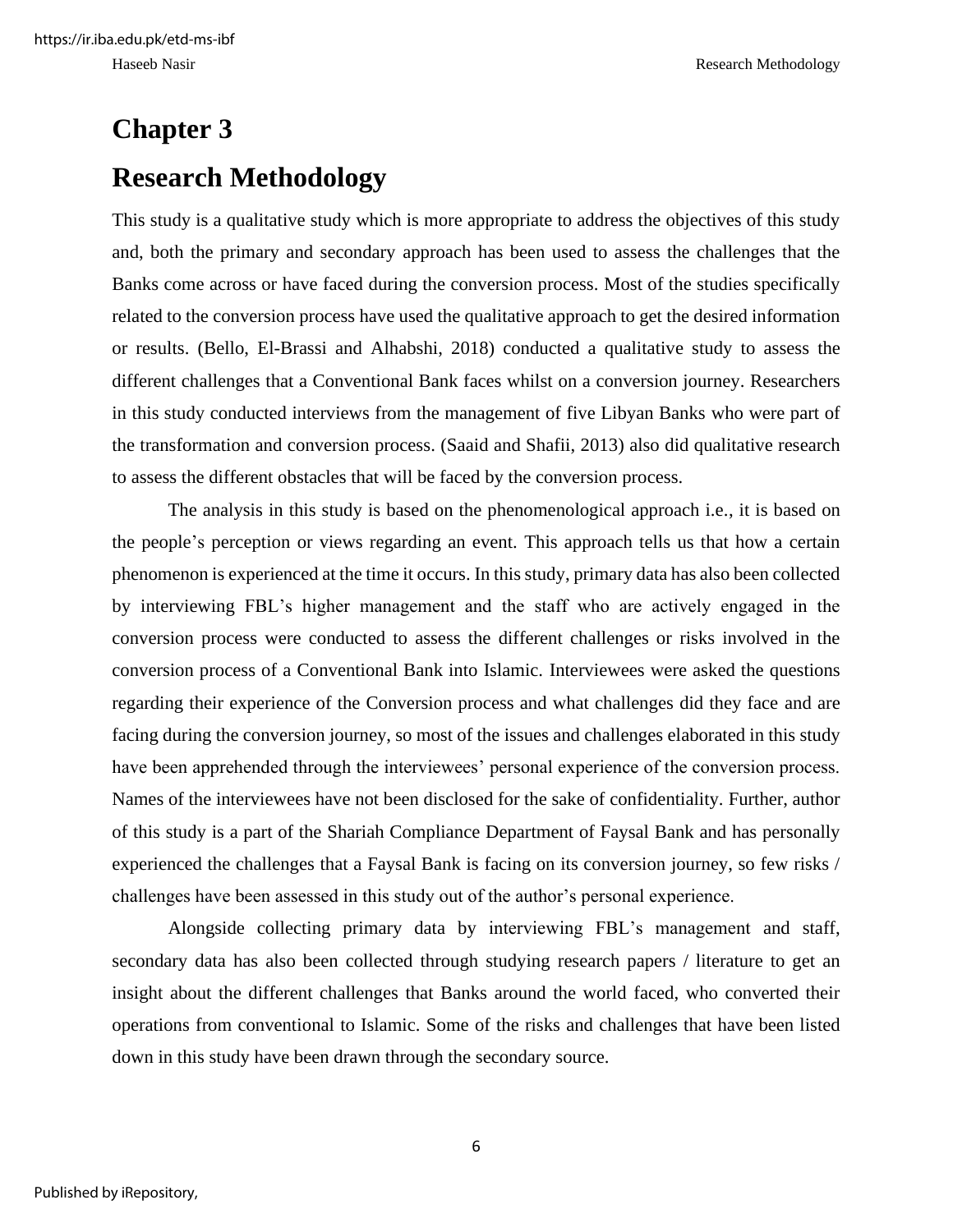### <span id="page-13-0"></span>**3.1 Faysal Bank: A Case Study**

We have few real-life examples where Banks converted their operations from Conventional to Islamic, e.g., Khadim Ali Shah Bukhari (KASB) Bank when it was acquired by Bank Islami. At present, we have an example of Faysal Bank Limited, who is converting its operations from Conventional to Islamic and it is by far the largest conversion by a conventional bank in the world. Faysal Bank started its operations in1994 and now it has more than 550 branches in more than 200 cities and is on track for its full fledge conversion to Islamic Bank. I, Haseeb Nasir, writer of this study, is a part of Faysal Bank Shariah Compliance Department and am directly involved in the conversion process and is a witness to the hurdles/hindrances that Faysal Bank is facing on its journey to conversion.

### <span id="page-13-1"></span>**3.2 Risks and Challenges associated with Conversion Process:**

As mentioned earlier, there are many risks and challenges associated with the conversion process which need to be identified and addressed, and, so, I have categorized the major risks involved in the conversion process which will be elaborated below:

#### <span id="page-13-2"></span>**3.2.1 Human Resource Risk**

One of the major risks that is involved in conversion process is the human resource risk. Human Resource is the most important part of the organization and plays a vital role in the growth of any organization. Qualified human resources are the most influential factor in the decision making of conversion process. Human resource risk can be further categorized into following:

#### *a. Trained Human Capital*

Trained Human Capital is the major challenge that Banks come across to when they convert their operations form conventional to Islamic. Employees working in the conventional culture become use to that conventional set up and they face quite a challenge when they have to learn all the concepts from the scratch given that documentation, execution of Islamic Transaction is much different than that of Conventional. Role of management is also very important in the conversion process and Bank's management should consider replacing its management by people who are capable to effectively execute the conversion process. Training of the Human Resources with regards to Islamic Banking is very important as this helps in achieving the conversion goals of the Bank in a much effective manner.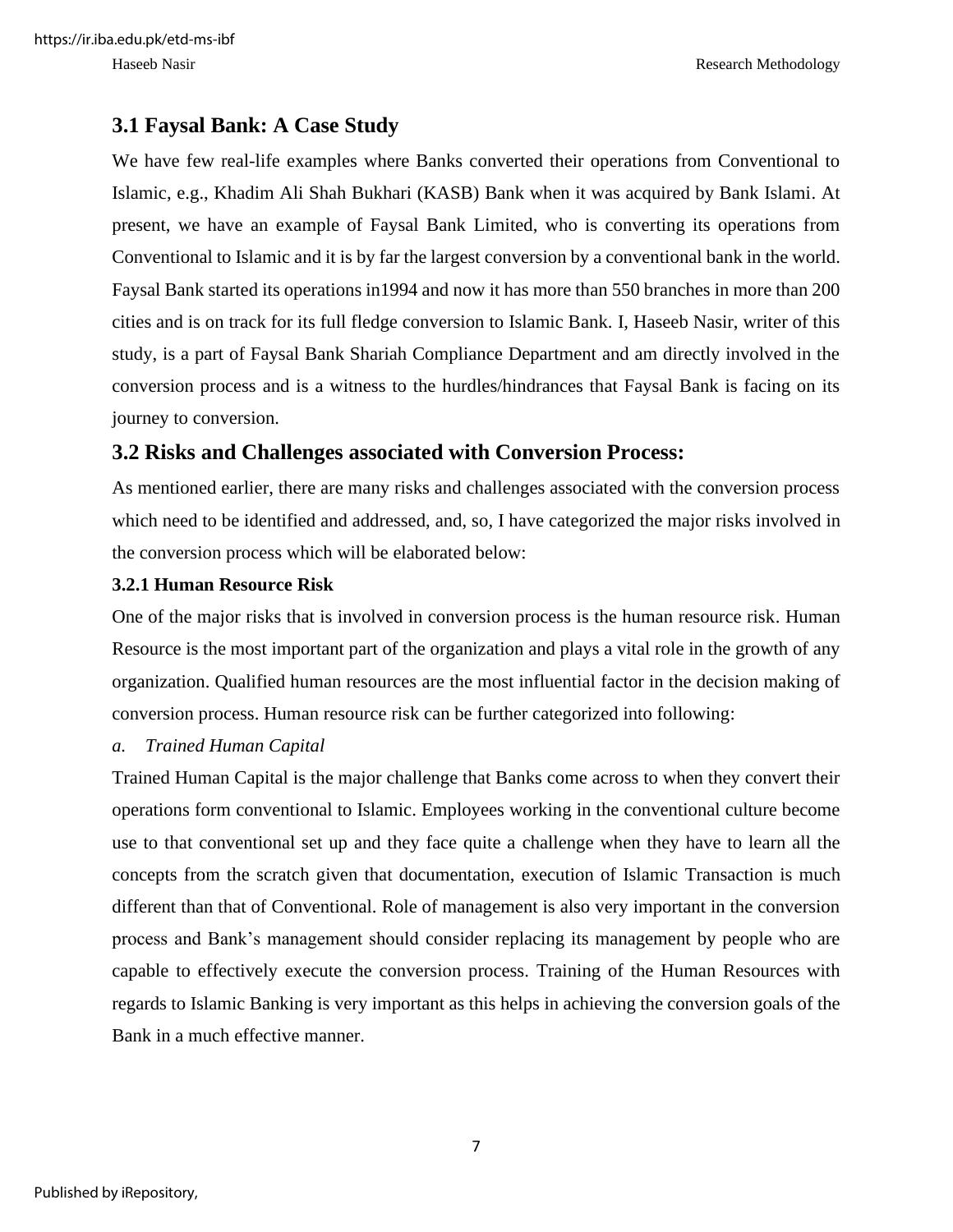#### *b. Employees' resistance to conversion*

Some employees resist to change in their organization. The major reason behind the resistance is that certain group of employees is not convinced about the change that is being brought up in the organization. Talking in the perspective of conversion, some employees might not be convinced of the Islamic banking, and they deem Islamic Banking as just a mere change of name of Conventional Banking. There are many other factors which make employees to resist to any upcoming change in the organization, e.g., Employees are so used to the old (Conventional) practices that they do not want to learn or adapt new practice. There are many reasons behind the resistance from the employees, it could be the ethnic, religious, educational background and this resistance can lead up to many other operational challenges in the conversion process.

#### <span id="page-14-0"></span>**3.2.2 Reputational Risk**

(Azrak, Saiti and Ali, 2016) analyzed the reputational risk in Islamic banks and they stated that the most critical intangible asset that a Bank has is its reputation, and establishing a good reputation is a key element of any organizational strategy. And any instance or issue with regards to the reputation of the Islamic Bank may cause a reputation risk to the whole Islamic Banking industry. Reputational Risk is also associated with the conversion of Conventional Bank into Islamic Bank, because if the bank fails to perform then its reputation is at stake and it is not good for that specific bank as well as Islamic Banking industry. It is one of the major hurdles for Bank to re-create its image as a full-fledge Islamic Bank in the Market. Faysal Bank is also going through this challenge as to re-brand its image as a full-fledge Islamic Bank and to do so Faysal Bank is paying immense importance to its marketing team to re-brand all its conventional products into Islamic.

#### <span id="page-14-1"></span>**3.2.3 Sharia Non-Compliance Risk**

Shariah Compliance is of utmost importance to any Islamic Bank and it makes sure that every transaction of Islamic bank is in conformity with shariah rulings and principles. There is a major shariah noncompliance risk involve in the conversion of conventional bank into Islamic, because ultimate motive is to convert the entire conventional portfolio into Islamic in a shariah compliant manner. There are many primary factors or the factors that trigger the shariah non-compliance risk during the conversion process. We can take the example of untrained human capital who do not have expertise in Islamic banking and when they switch from conventional to Islamic, there is a major risk of potential shariah non-compliance in the transactions executed by untrained staff.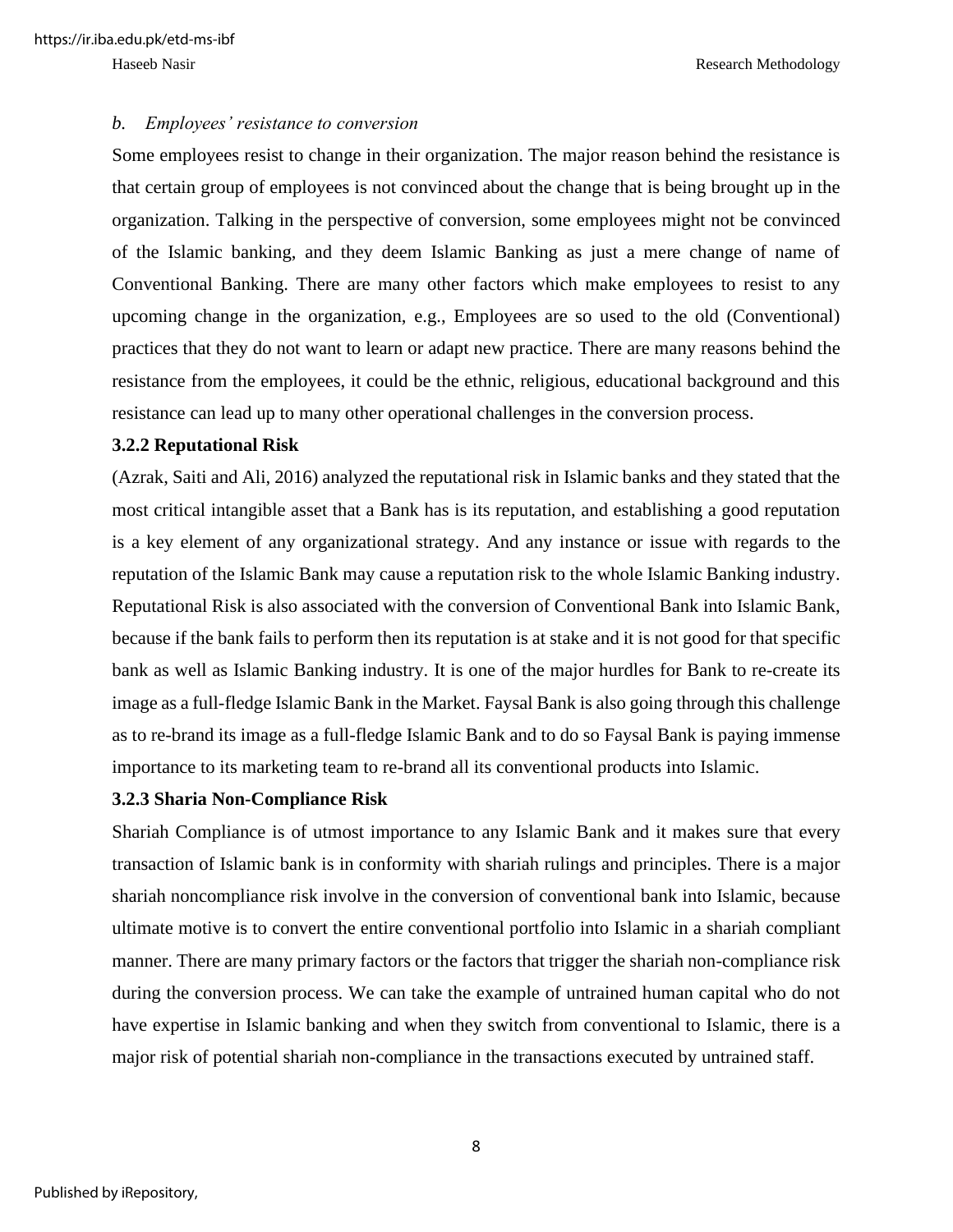https://ir.iba.edu.pk/etd-ms-ibf

Haseeb Nasir Research Methodology

#### <span id="page-15-0"></span>**3.2.3 Loss of Business Risk**

This is the one of the major risks that banks in their conversion process come across to. We can sub divide this risk into three parts which elaborate how this risk is a major hindrance in the conversion process and banks could face major financial hit as a repercussion of loss of business. Banks on their conversion journey to being Islamic are also exposed to a risk of lesser investment avenues i.e. There are less investment avenues for Islamic Banks as compared to the conventional Banks because Islamic Banks can only park their investment in shariah compliant avenues and so the Islamic Banks generally have the excess liquidity. Loss of business risk can be well explained by following three points.

#### *a. Resistance from Customers*

Banks face risk resistance from the conversion who are not convince of the Islamic banking or they are not comfortable in working with Islamic banks given the intensive documentation in Islamic banks as compared to conventional banks. Also, Islamic banks offer more structured products, and the customers who are used to the conventional banking are reluctant to work with the Islamic banking and thus such customer choose to exit the bank and work with some other conventional bank. Especially the SME sector, where the volume of the clients is much bigger than that of the Corporate and Commercial clients, it is difficult to convince the SME clients to make them agree to convert their conventional portfolio into Islamic. As most of the SME sector is very unorganized and unstructured and also the variety of product isn't as diverse as in the conventional, also they do not want to do documented transactions (Murabaha documentation etc.) with the Banks, so they resist. This is a major hit that is faced by the bank as it loses some of its valued clients due to conversion strategy.

#### *b. Non-shariah compliant Portfolio*

Another major hindrance that banks face on their conversion journey is the shariah non-compliant portfolio of the bank. For example we can take the example of credit card, conventional banks give much importance to its credit card department and they earn major chunk from their re revenue from the credit card operations, and as most of the Islamic banks do not deal in the credit card, then banks who is converting its operations will gave to let go its major business in the form of credit card which will most likely be swapped with other competitor bank or banks can decide to retain their customers by offering their customers and alternative in the form of Islamic credit card. Besides credit cards, there are many other consumer financing products which are difficult to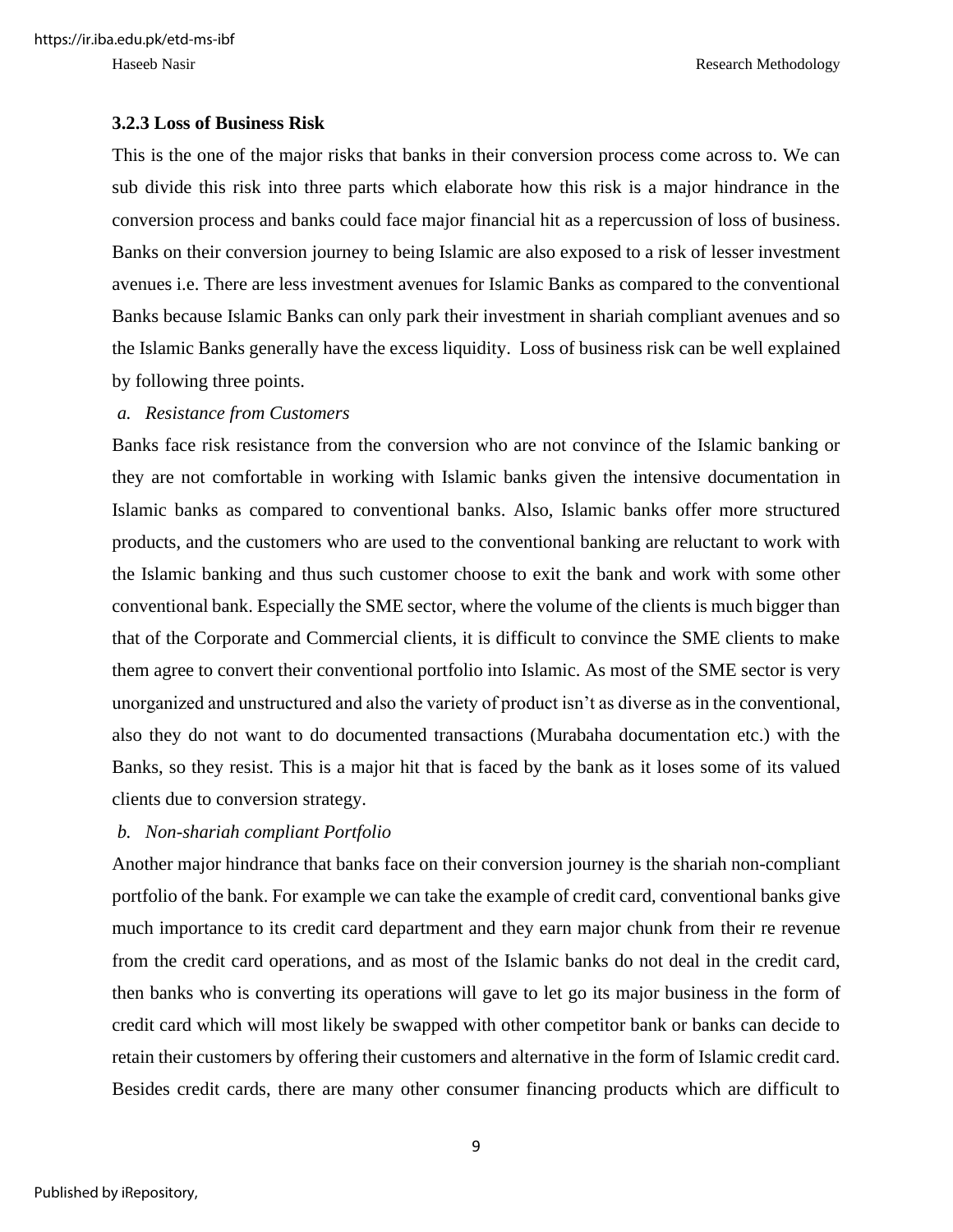convert to Islamic e.g., Personal Loans. Most of the customers avail personal loan product from conventional banks to meet their personal requirements and is mostly disbursed in cash to the Customers, so it is difficult to convert this into Islamic due to tangibility issues i.e., there is no Asset involved which can be used as a medium to convert the exposure to Islamic books.

#### *c. Limited Investment Avenues*

Islamic banks have very limited options or avenues as compared to the conventional banks when it comes to the investment. We take the example of a Treasury function in the Banks. Treasury is a major income-generating segment of the Banks. Treasury deals in the Forex operations, Capital Market and Money market etc. As in the Conventional Banks, the Treasury makes money through investment in the T-Bills, PIBs or by entering into other derivatives transactions and earn handsome amount of money. So, for a Bank on the conversion journey, the options of investment are quite limited, as there are very few Sukuks, REITs available in the market where Banks can invest as an alternate to the T-Bills, PIBs etc. So, generally Islamic Banks have higher liquidity as compared to the Conventional Banks because of the limited investment avenues.

#### *d. Agricultural Portfolio*

Agriculture sector in Pakistan is very un-organized and un-structured, and most of the farmers do not maintain any banking relationship. Banks are instructed from State Bank of Pakistan to open branches in the Rural areas and to bring maximum number of the rural population under Banking umbrella. Most of the farmers avail the financing facilities from the banks to finance their personal needs, or to buy equipment/machinery for their crops e.g., Tractors, Solar Panels or to install the Tube-well etc. And to convert the Conventional Agri portfolio to Islamic is a difficult task because there are many operational hurdles in offering Salam, Murabaha etc. to the farmers given they are operating in very un-organized market segment, also there are many issues from the risk perspective e.g., default rate of the farmers.

#### *e. Short Product-Menu*

This is the challenge that is faced by the Islamic industry as well but banks who convert their operations are majorly affected by the short product menu of Islamic banks as they must provide their customer an Islamic alternative of conventional products and short product menu is major hindrance in catering the requirements of their customers. I will discuss in detail about the products that are being offered to the Islamic Banking Customers in Faysal Bank as an alternative to the Conventional portfolio, but still Islamic Banking division is lagging in terms of product menu if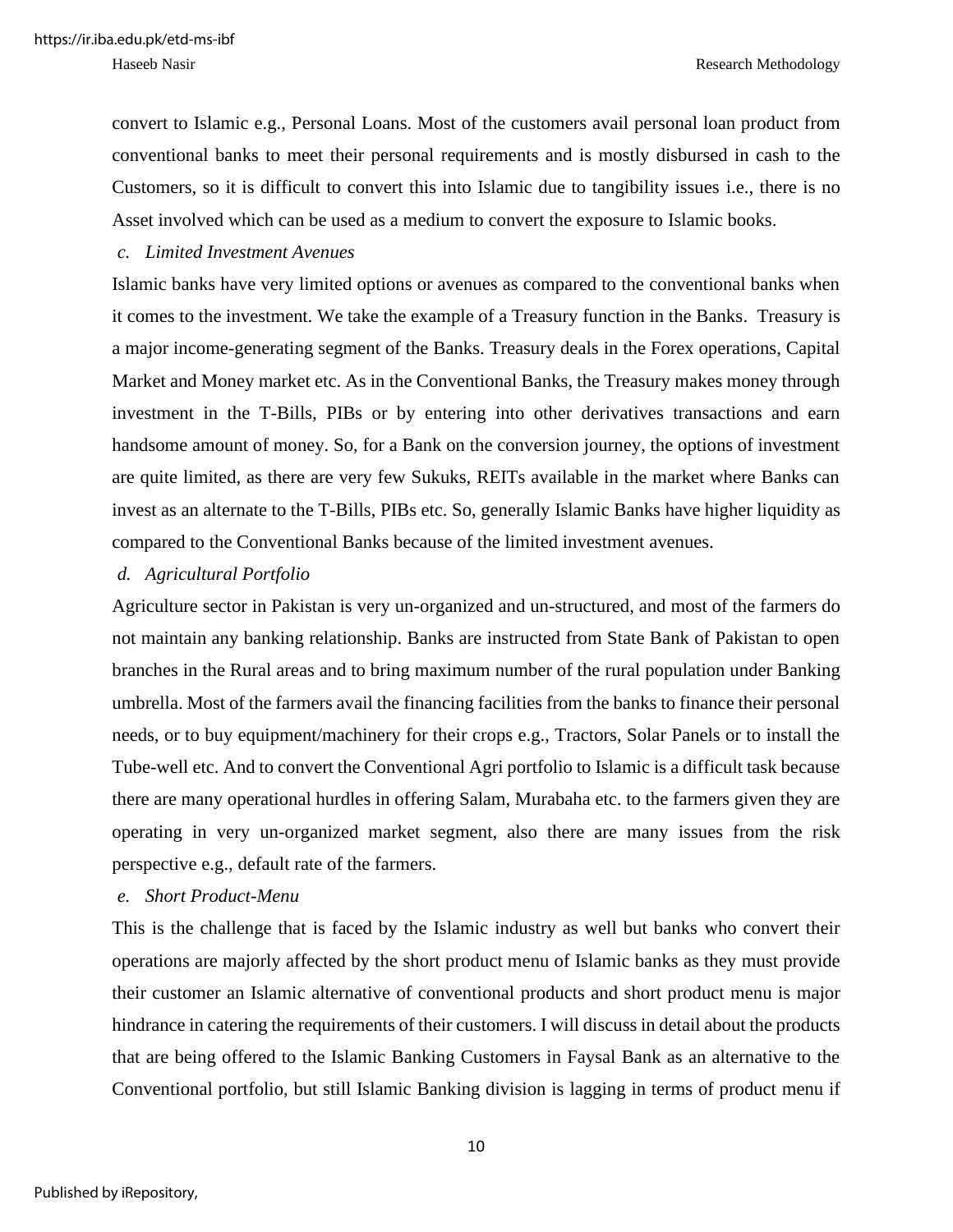we compare it with the conventional. Faysal Bank is doing intensive research and development to cater the customer's requirements and overall Islamic Banking Industry. The prime example of Faysal Bank's research is the recently launched Islamic Credit Card which is based on the Tawarruq principles, and this product will help Faysal Bank to convert its existing conventional credit portfolio to Islamic.

#### <span id="page-17-0"></span>**3.2.4 Lack of Comprehensive Legislation and Guidelines**

Legislations and Guidelines is very important when it comes to conversion of conventional Bank into Islamic. Because Bank needs a certain framework which they can use to effectively execute the conversion process. Presence of a legislation at a central level is very important because it helps Banks to move in a certain direction with ease. State Bank of Pakistan issued minimum Shariah regulatory standards being necessary to establish a full-fledge Islamic Bank Islamic Banking subsidiary or setting up of standalone Islamic branches by a conventional bank, then it issued a detailed set of instructions in 2010 to convert the existing conventional branches into Islamic Banking branches, and then in 2017 the SBP issued guidelines to convert the conventional banks into full fledge Islamic Banks, and State Bank of Pakistan is also in continuous liaison with the Faysal Bank about the progress in the conversion of conventional portfolio, development of new products and how to cater the problem that Banks is coming across on its journey to conversion. Faysal Bank submits its annual Branch Review Plan to the Central Bank as per SBP requirement and SBP also issues certain guidelines to how to effectively convert the branches from conventional to Islamic and same goes for the Asset side portfolio.

#### <span id="page-17-1"></span>**3.2.5 Financial constraints**

Financial constraint is also a major hindrance in the conversion process, because the conversion process requires major overhauling of all the systems that were already in place and being in use in the conventional domain, so whilst shifting the operations to Islamic, system need to be revamped as per Islamic requirements, also there is a major cost on training of human resources about Islamic banking. Bank has to come up with the complete transformation plan which acts as a guide in the conversion process and this conversion process also requires a separate team which is specially designated for the conversion tasks and briefs the banks management about the conversion progress. These are some major cost heads associated with the conversion.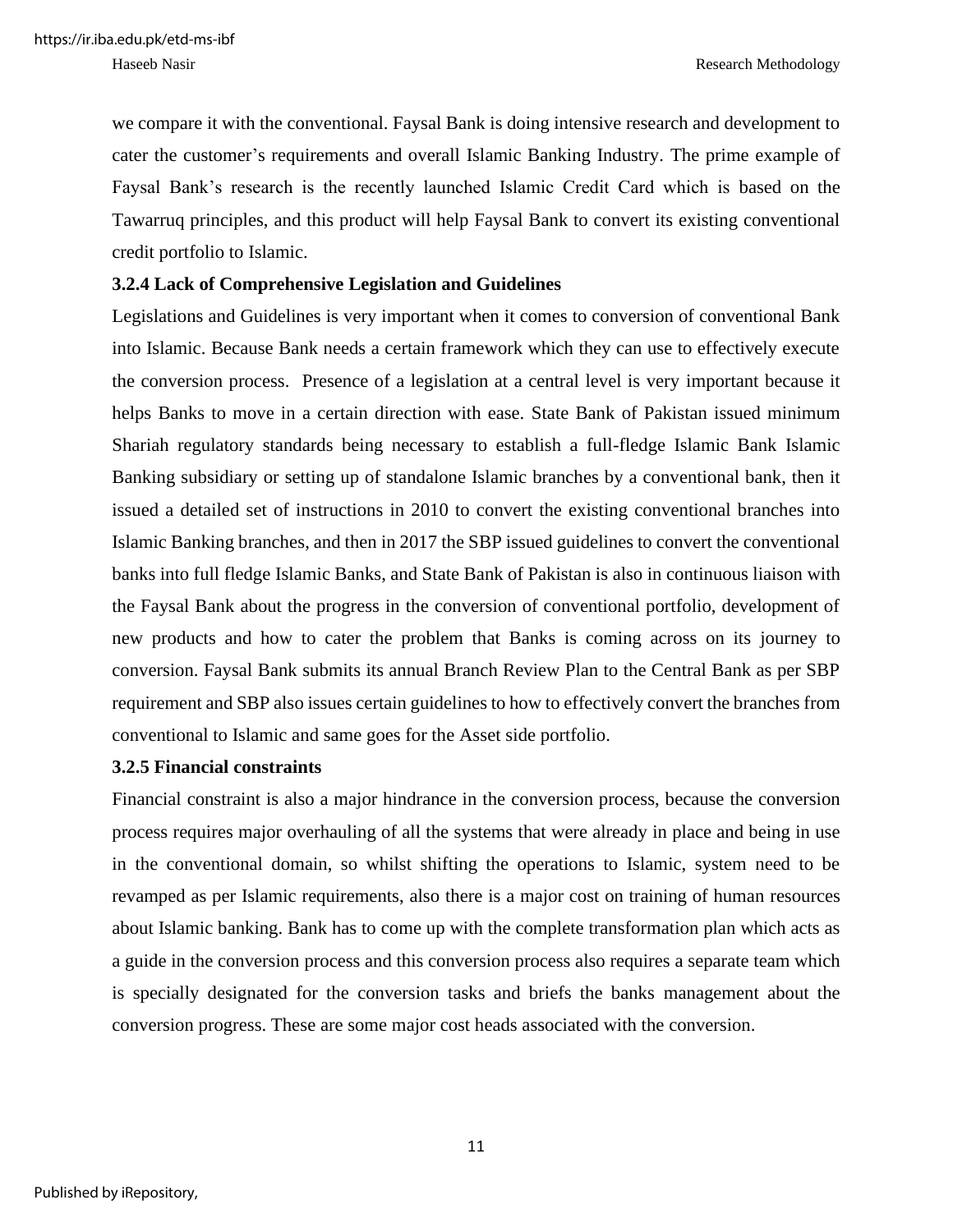https://ir.iba.edu.pk/etd-ms-ibf

Haseeb Nasir Research Methodology

#### <span id="page-18-0"></span>**3.2.6 Operational Challenges**

Conversion of Conventional portfolio to Islamic also involves many operational challenges e.g. Conversion of Conventional Liability-side portfolio to Islamic is a lengthier, time taking and a costlier process, as there are thousands of the Current and saving account holders and to convert a single account requires many regulatory requirements to be fulfilled. So, it takes quite a long time to reach out to such large number of the customers and to seek their consent to convert their account into Islamic. There are many other issues involved as well, for example contacting the account holders whose accounts have been dormant and the customers whose address or contact information have been changed but they haven't updated the Bank, and also to convince the Customers about the conversion of their conventional account into Islamic and all of this process need a well-equipped, vigilant and learned staff as well who are being properly trained and they also need the support of all the stake holders e.g. the account opening department, the CPU department and other operations team that is being involved in the conversion process and also the legal, compliance which help the Branch staff to stay abreast with the legal, regulatory updates being issued by the regulators for the smooth, seamless and shariah complaint conversion of the conventional portfolio into Islamic.

#### <span id="page-18-1"></span>**3.2.7 Natural Calamities**

There are many natural calamities that could happen and may slow down the transformation process. Covid-19 is the prime example that has slowed down the economic activity and it has also impacted the conversion process of the Faysal Bank Limited. Many businesses have been adversely impacted, and it has become difficult for the Bank's front-end staff to reach out and conduct meetings with the clients to convert their portfolio, and it has also become difficult to convert the accounts of the depositors, because of the hindrance in reaching out to the customers because of the on-going pandemic, and so the conversion process has been affected by this natural calamity. This pandemic also led to many other constraints, e.g., resource constraint i.e., 50% of the Bank's staff started operating from home, which also affected the pace of the conversion process, and all the reasons including but not limited to, hindered the conversion process one way or another.

#### **1. Profit before and during the Conversion process**

Faysal Bank Limited (FBL) formally started converting its portfolio in the year 2017, and the below graph shows the performance of FBL in terms of profit after tax over the course of past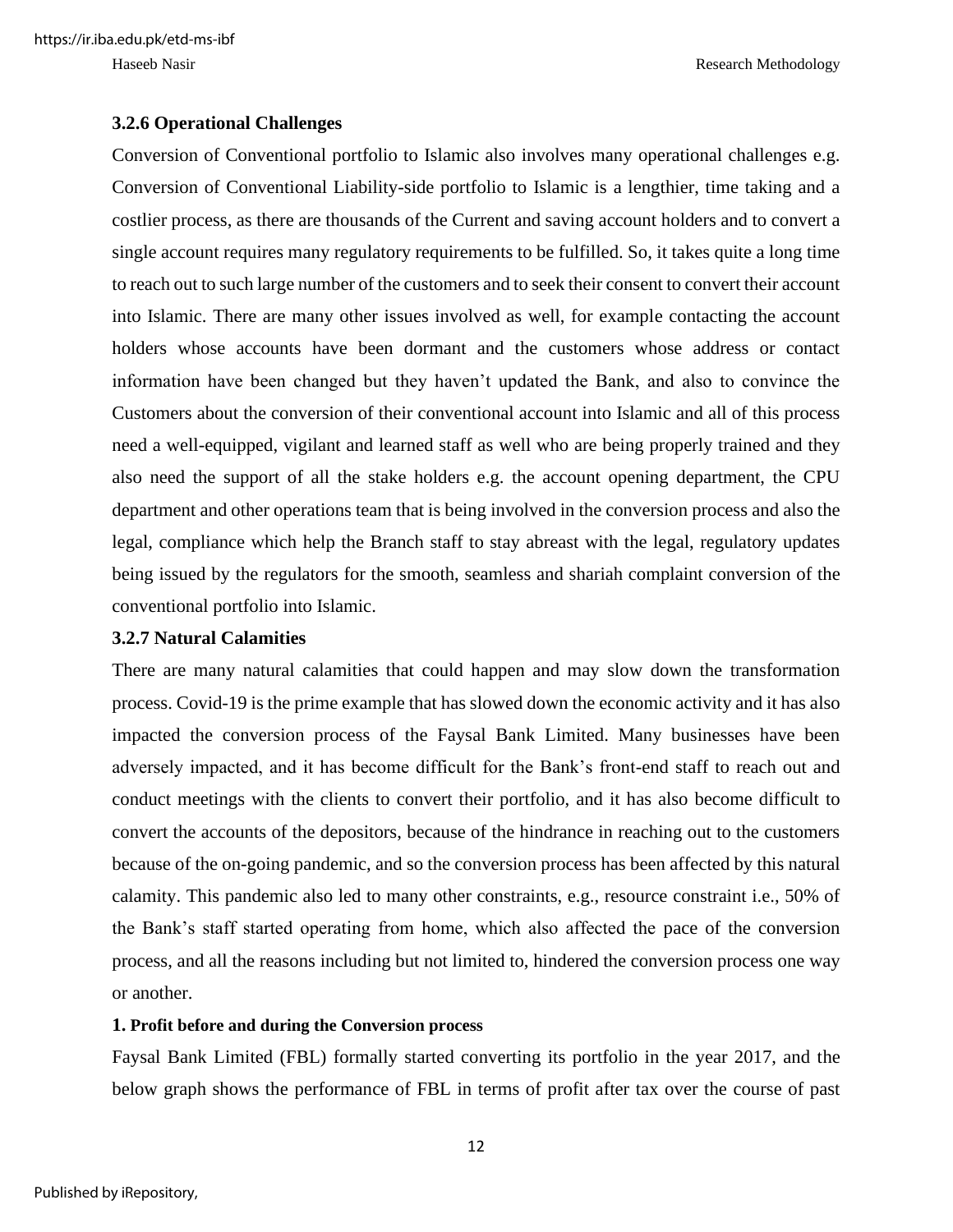years i.e., 2002 – 2020, which also includes the period during which FBL is converting its entire operations into a full fledge Islamic Bank. The graph shows the upward trend of profit after tax over the course of past years, and for the year 2020, FBL's profit after tax stood at 6.5 billion PKR, and Islamic Banking assets contributed 40% of the profit.





#### <span id="page-19-1"></span>**2. Conversion of Bank's Conventional Portfolio into Islamic**

Bank on it journey to conversion faces many challenges while converting its conventional portfolio into Islamic. Taking Faysal Bank example, it is converting its entire liabilities and asset side conventional corporate, commercial and SME portfolio into Islamic by offering a suitable Islamic product to its customers as an alternative of conventional. There is specifically a department created in the Faysal Bank which is working specifically on the Business Transformation plan. They develop annual conversion plan for both liabilities and asset side portfolio and then this is disseminated to all the concerned stakeholders to effectively execute the conversion. Below, I will explain in detail about the conventional products of Faysal Bank and the Islamic Products that are being offered to the conventional customers. I have categorized the product-wise conventional and Islamic portfolio of Faysal Bank as follow:

### <span id="page-19-0"></span>**3.3 Conventional Portfolio**

Faysal Bank's conventional portfolio is comprised of the following segments: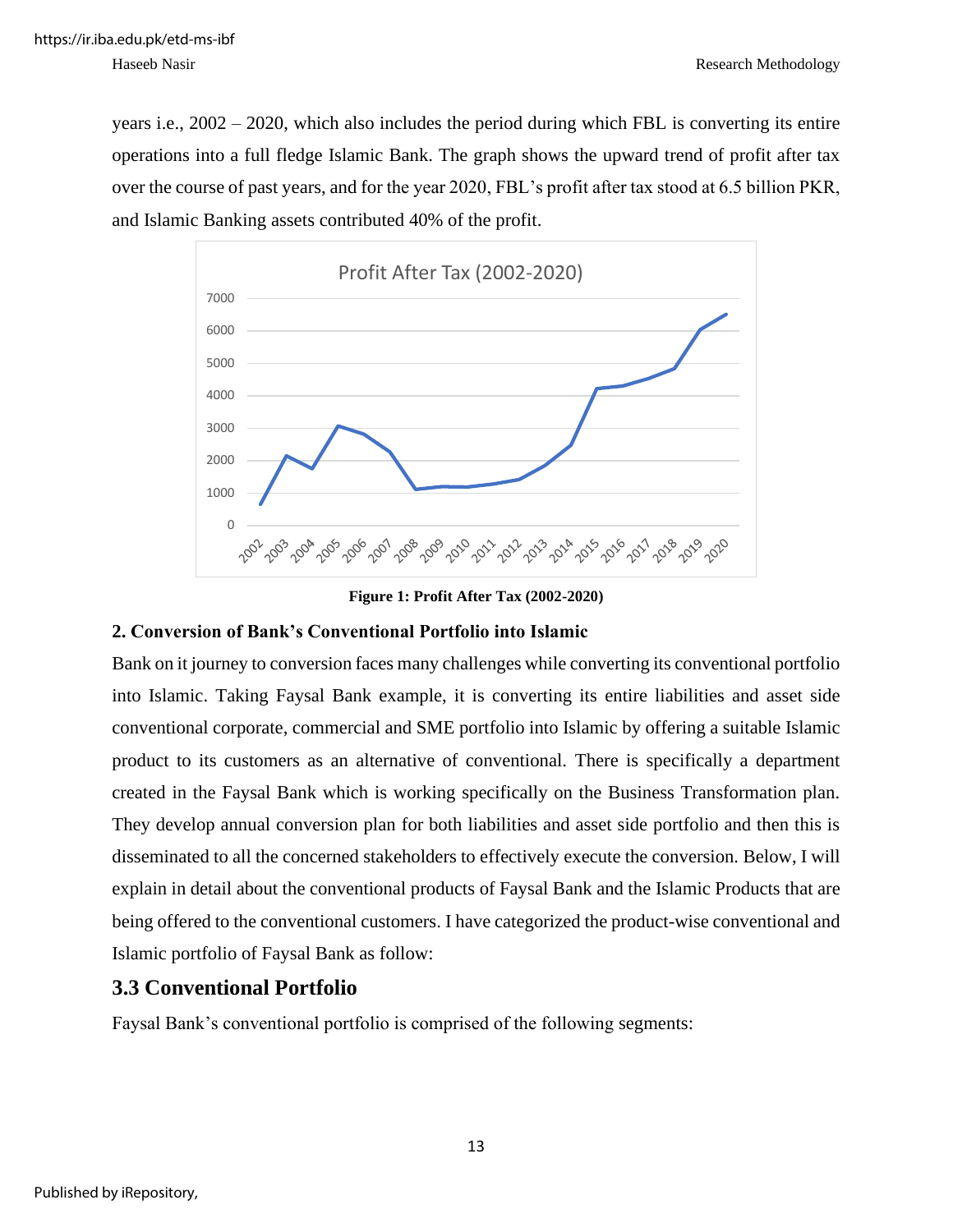#### <span id="page-20-0"></span>**3.3.1 Liabilities Portfolio:**

Faysal Bank Liabilities side portfolio comprises of many current, saving and term deposit products. Current Account is an account where the Customers deposit money and Banks generally do not offer any interest over the deposit, and Banks usually make the highest profit over the current accounts. Saving account is an account where the Customer is being offered a specific rate of interest over the deposit. And, in the fixed deposit, the deposit of the Customer is fixed for a specific tenure and the customer is offered a comparatively higher rate of interest as compared to the saving account. The aforementioned types are the three main types of the account being offered by the Conventional account and the Banks offer many liability products which may fall under any of the aforementioned types.

#### <span id="page-20-1"></span>**3.3.2 Treasury Products:**

To support the Bank's treasury related requirements, Faysal Bank conventional treasury uses the conventional products e.g., Repo/Reverse-Repo, Call limits, Bill Purchase, FX limits etc.to manage its liquidity requirements. There are different segments in the Treasury which deals in Foreign Exchange Operations, Money Market Operations or Equity Market Operations etc. Few of the treasury products are explained below:

#### **a) Forward Covers**

Forward cover is a type of hedging in which a party buys something at a future rate at a fixed price to protect itself from the increase in price. In the context of treasury, importers enter into a forward cover with the Treasury to buy a dollar at a fixed rate in the future at specified date to make payment to their supplier/exporter. Treasury dealers sell the dollars at a higher price; premium for hedging the risk.

#### **b) Repo**

Repo or a Repurchase Agreement is a Treasury product and it's mostly used to raise a short-term capital. In a Repo transaction, the treasury dealer sells government securities to the investors and then buys then back the following day on a relatively higher price, the difference in the price is the interest rate. This helps to meet the short-term liquidity requirement. Central Banks also use this tool for the open market operations.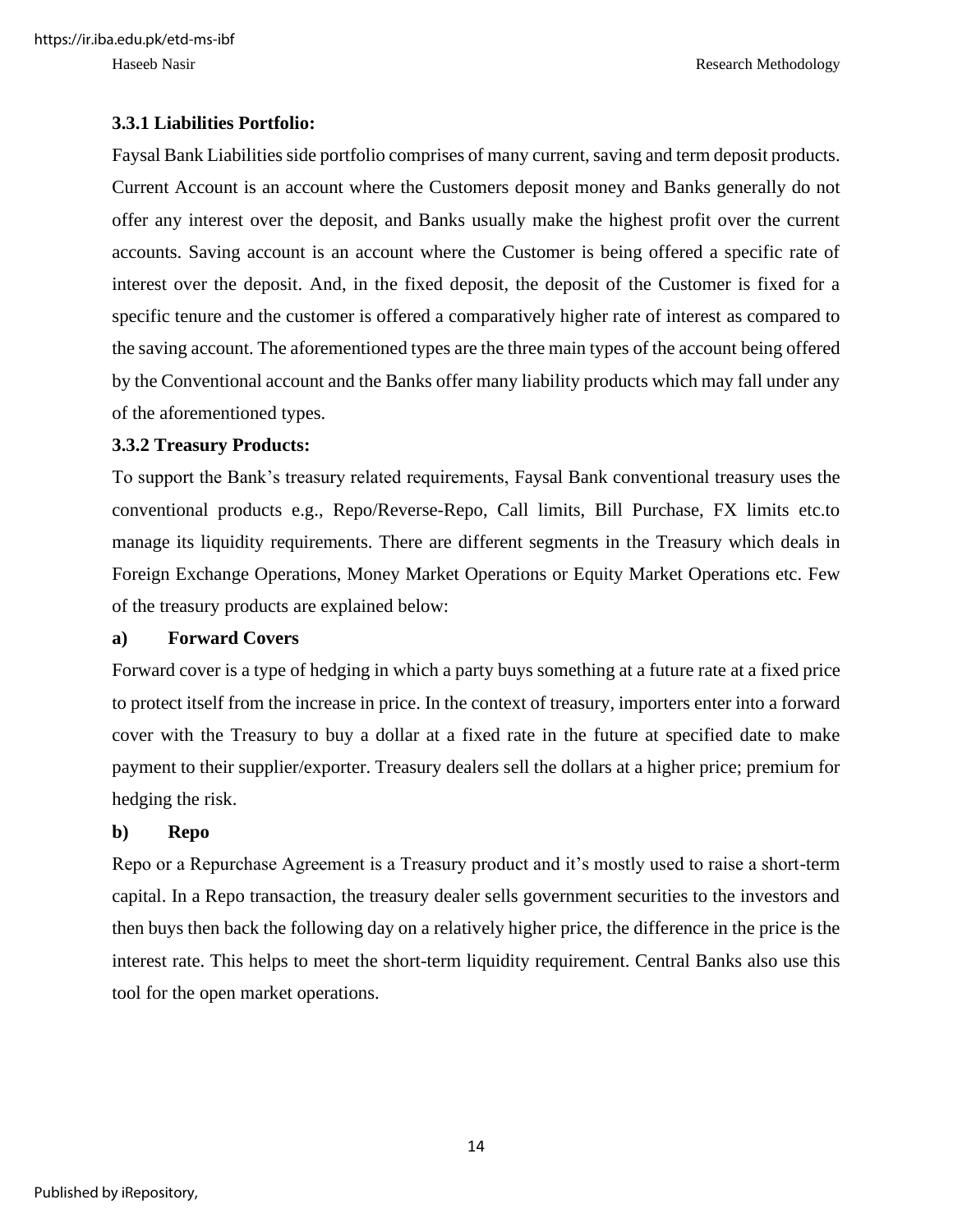#### **c) Reverse Repo**

Reverse Repo or a Reverse Repurchase Agreement is opposite the Repo transaction. For a part, that is buying the government security with an agreement to sell it in the future, it is a reverse repo transaction.

#### **Running Finance**

Running finance, also known as overdraft facility, is a short-term conventional banking product wherein a certain financing limit is allowed to the Customer and the Customer can withdraw funds as per his need and then pays back to the Bank within stipulated time with the interest.

#### **Short Term Finance**

Short term loans are facilities having maturity of less than one year and are used by the businesses to finance their working capital requirements. This is one of the major used products at the conventional counters of Faysal Bank as it helps businesses to finance their short-term liquidity requirements.

#### **Pledge Financing**

The pledge financing facility involves disbursement of funds to the customer against delivery of approved Muqaddam. Drawdown is allowed on receipt of goods for pledge. Drawing power is determined on the basis of value of the goods placed under pledge along with stipulated margin. Each drawdown is required to be adjusted within a stipulated period along with mark-up. There is also an option to the Customer to replace the pledge goods with prior approval from the Bank.

#### **Commodity Finance**

The Bank may also participate in commodity financing as directed by the SBP. Typically, the Government of Pakistan or a provincial government undertakes commodity operations to provide farmer level support as well as maintain minimum safety stocks of key commodities.

#### **Finance against Imported Merchandise (FIM)**

FIM is allowed against the pledge of imported goods. FIM is almost similar to pledge financing but with the addition that the Bill of Lading is directly endorsed in favor of the Muqaddam for clearance of goods from the port and storage is under Muqaddam's security arrangement. FIM is settled as and when the customer requests for release of goods after deposit of funds to its account to adjust the outstanding against FIM.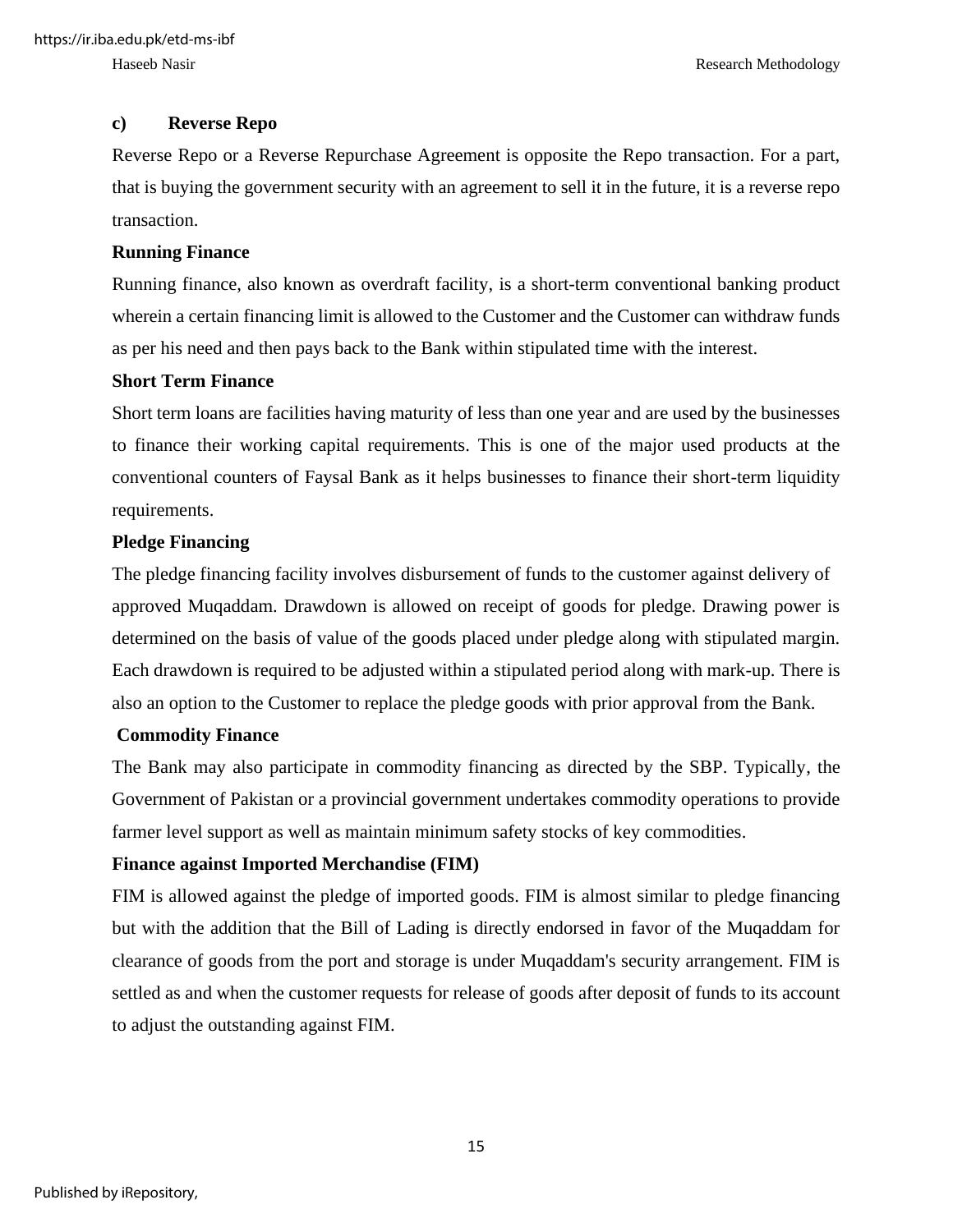#### **Financing Against Trust Receipt (FATR)**

Another form of import related financing is FATR. In the case of FATR, the imported goods are released to the importer upon providing a trust receipt. Technically this facility is similar to STF finance for financing imported goods with the additional comfort that the Bank has proof of use of funds.

#### **Export Refinance Schemes**

As part of its strategy to support export-oriented companies, the SBP offers pre-shipment and postshipment finance at subsidized rates. Through this facility, the SBP hopes to encourage development and export growth in various industry segments.

#### **Letter of Credits**

A Letter of Credit (LC), also known as "Credit Letter", is a document which is used in the local/international trade. This document ensures that seller receives the due payment from the buyer on time. If the buyer is unable to make payment to the seller, then buyer's bank makes the payment to the seller's bank on buyer's behalf.

#### **Guarantees**

Bank Guarantee is an instrument through which Bank (Guarantor) undertakes to make/honor a payment to the guarantee-holder (beneficiary), if the customer (applicant) doesn't fulfill or meet the performance which was contractually agreed between Customer (applicant) and the guaranteeholder (beneficiary).

#### <span id="page-22-0"></span>**3.4 Islamic Products**

Above, I have explained the conventional products of the Faysal Bank which is now been converted into Islamic modes after analyzing the customer's modus operandi and detailed discussion with the clients, and then the appropriate Islamic product is structured and proposed to the Customer which caters the Customer's requirements.

#### **3.4.1 Murabaha**

Murabaha is a product in which seller discloses cost plus profit of the goods to the buyer of the goods. Customers who are mainly involved in the trading and they need the money to finance their raw material or the commodities in which they trade. These customers are offered a Murabaha product.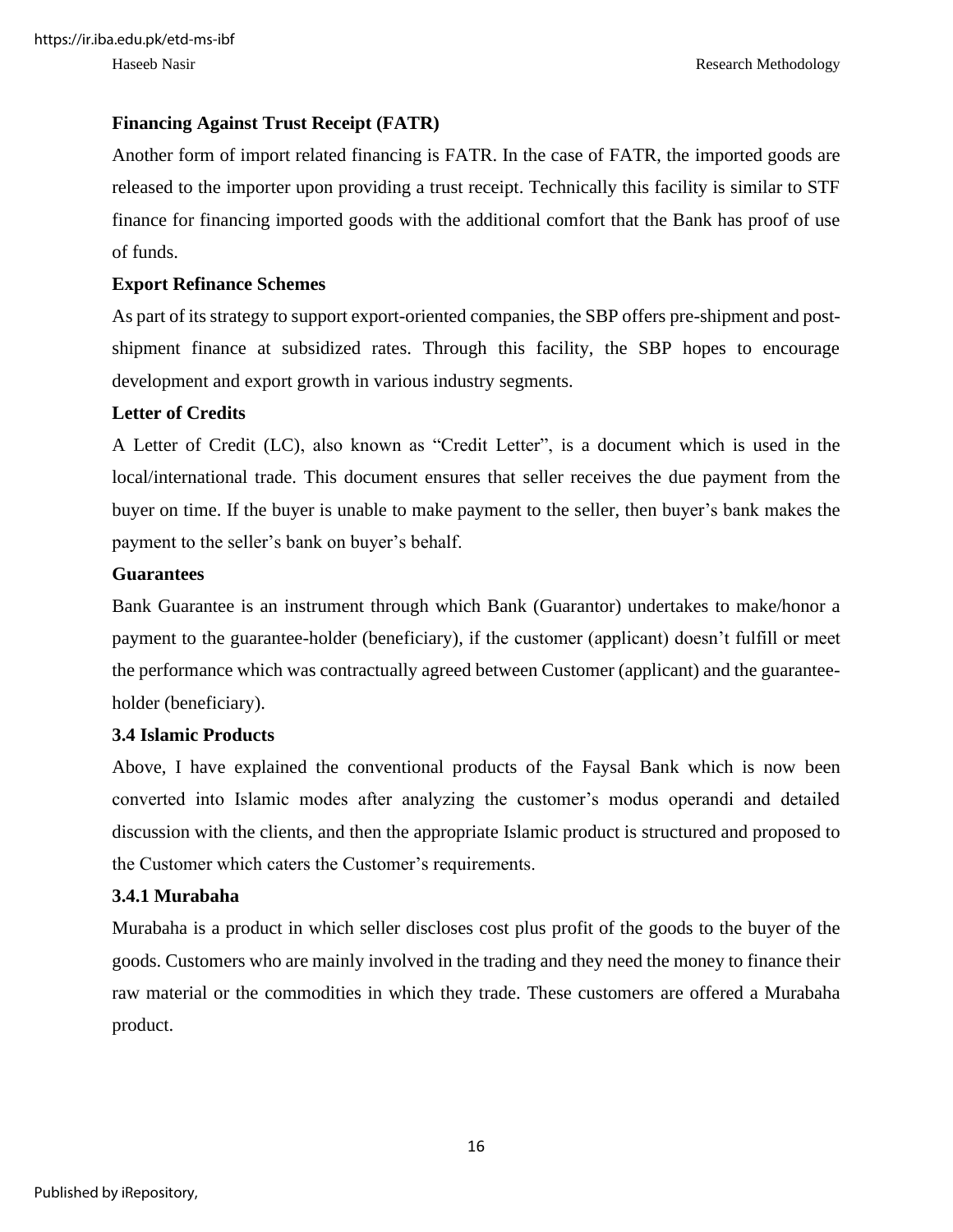#### **3.4.2 Diminishing Musharakah**

Diminishing Musharakah is a type of joint ownership wherein two or more parties share the ownership in an asset (physical) in the pre-agreed proportion. One party (A) gives an undertaking to purchase the share of the other party (B) over a certain period in the periodic instalments, until the share of the party (B) is completely transferred to the party (A). This product is usually offered to the customers to for fresh buying of asset e.g. land, machinery, building etc.

#### **3.4.3 Diminishing Musharakah – Sale and Lease Back**

Customers who belong to the Services sector and were availing RF/WCL from the conventional counters to cater their working capital requirements, were offered Diminishing Musharakah – SLB as a last resort because no other short-term product is available to cater the requirements of SME Services sector clients. Most of these customers have adopted an exit strategy as there is no shortterm product available at Islamic counters and DM-SLB is a long-term product which is offered to these service sector clients to settle their conventional outstanding.

#### **3.4.4 Salam**

Salam is a kind of sale where the seller agrees to supply goods with certain specifications to a buyer at a future specific date for the price which is paid fully in advance at the time of execution of Salam contract. Specification of goods with the date of delivery of the goods is mentioned in the Salam contract to avoid any ambiguity. The buyer shall pay the full price in advance to the seller which is an essential part to validate the Salam sale as per Shariah. Salam is offered to the Customers who were availing conventional line from the conventional counter and these customers belong to the agriculture sector, such customers are offered a Salam Product to finance their working capital requirement.

#### **3.4.5 Istisna**

Istisna Product is offered to the customers who are a manufacturing entity and so the Istisna is proposed to them to cater their working capital requirements. Istisna is a mode of sale where the buyer places an order with the manufacturer to manufacture / assemble or construct anything (must be Shariah compliant) to be delivered at a future date for an agreed consideration/price. Price of the goods to be manufactured must be fixed to avoid any ambiguity or Gharar. Istisna allows customer to provide the delivery of the goods at a future date and then the customer as an agent of Bank sells the goods to its buyers on cash/credit and accordingly settles the Istisna financing facility. This enables customers to finance its working capital requirements.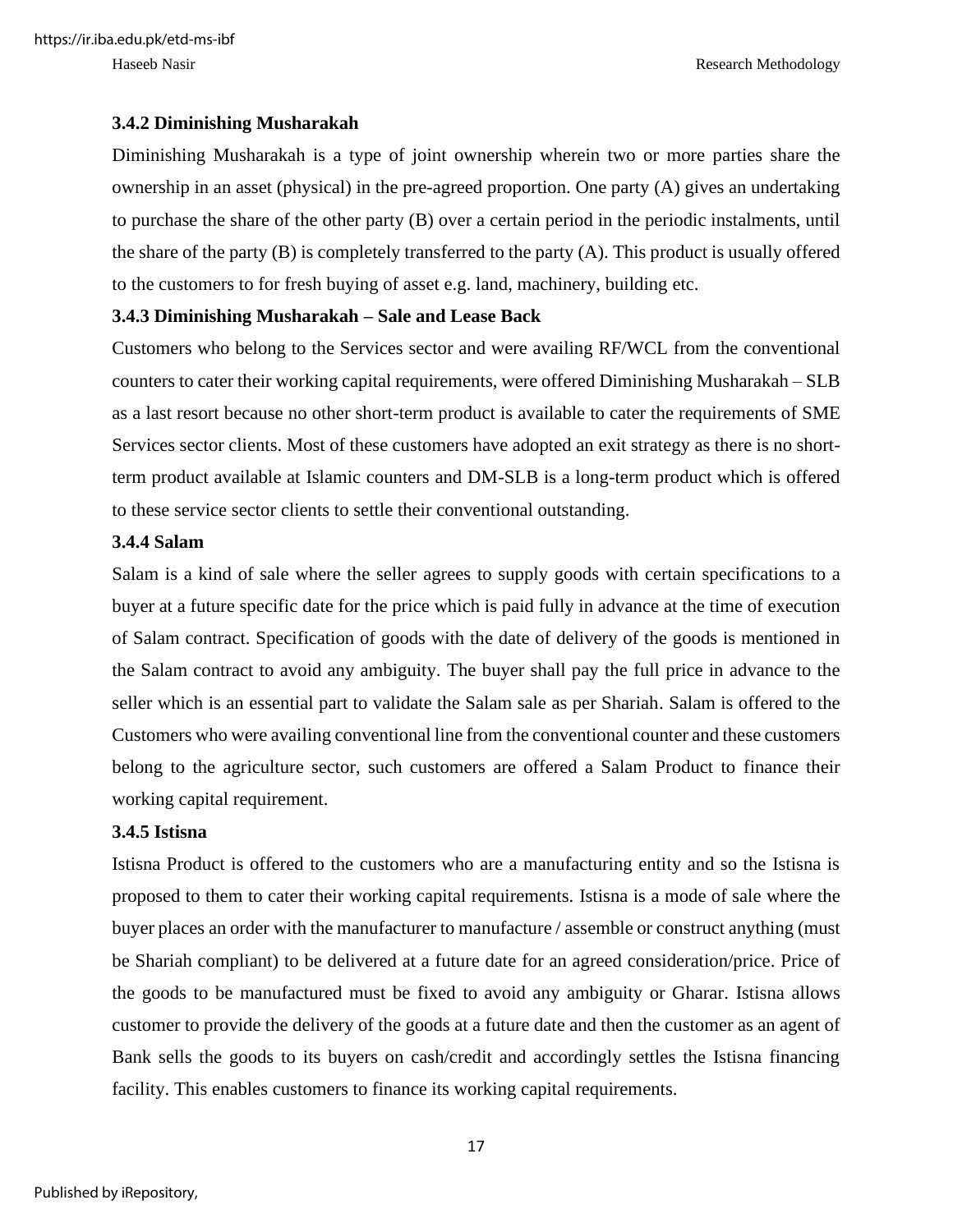#### **3.4.6 Tijarah**

Tijarah is a Sale & Agency based financing facility for customers who have a stock of the finished goods. The facility enables the Customers to sell their finished goods stock to FBL for a price, through which they can meet their short-term financing requirements and then the Customer as an agent of FBL, sells the goods to its buyers on cash/credit basis and settles the transaction.

#### **3.4.7 Running Musharakah**

Running Musharakah is offered mostly to the corporate clients to cater their working capital requirements. Running Musharakah means an agreement between two or more partners to form a joint business venture/enterprise for conducting business in which all partners make contributions/investments in the business and agree to share the profit as per specific ratios while the loss is distributed/shared amongst the parties according to the ratio of their contributions/investments in the business.

#### **3.4.8 Islamic Export Refinance Schemes**

Islamic Export Refinance Schemes (IERS) is offered to the clients who were availing the Export Refinance Line from the conventional counter. This is mainly offered to the customer who are involved in the manufacturing and export of goods. These Refinance Schemes are available to the customer on subsidized rates as announced by the SBP.

#### **3.4.9 Pledge Financing**

Faysal Bank also offers Islamic Pledge Financing facilities as an alternative to the conventional pledge facilities. Pledge financing is being offered to the customers under various Islamic modes e.g. Istisna, Tijarah, Murabaha etc., in which the Muccaddam keeps the possession of the goods and then releases the goods as per the terms decided with the customer.

#### **3.4.10 Sukuk**

Sukuk is an Islamic Product which is the alternative to Conventional Bond. Sukuk is an asset backed Islamic bond and it can be offered to the customer under various modes e.g. Ijarah Sukuk, Salam Sukuk etc. Faysal Bank has offered Sukuk to its corporate customers through its Corporate and Investment Banking window to finance their long-term financing requirements. Sukuk is also majorly used in the Islamic Capital Market Operations.

#### **3.4.11 Al-Wa'ad**

Al-Wa'ad can be explained as a promise made by one person to another to undertake a certain actual or verbal disposal which is beneficial to the second party. The transactions of sale/purchase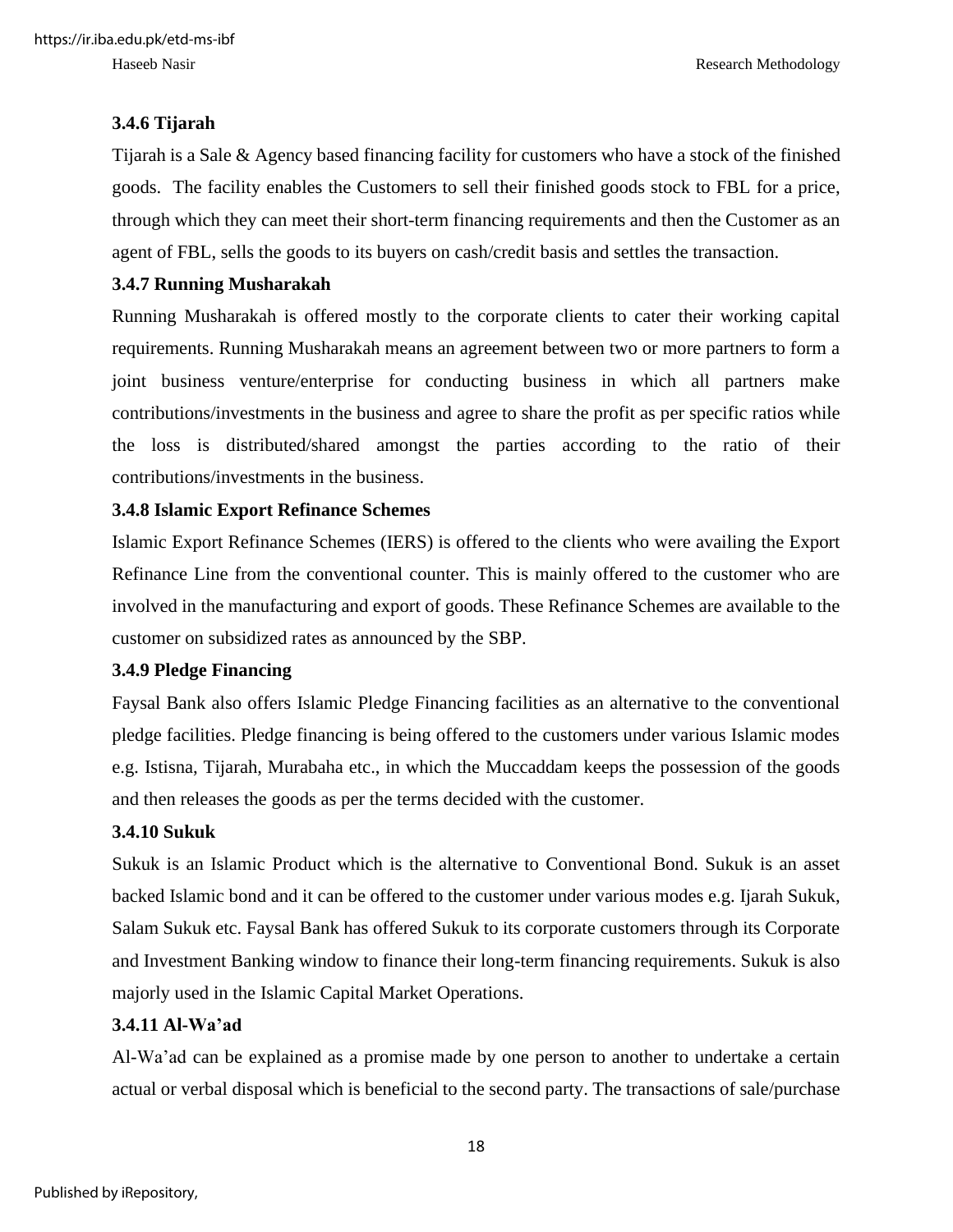of currency are initiated and executed in the bank on the basis of unilateral promise (Al-Wa'ad basis). A unilateral promise is an offer or promise by the person and the offeror is bound to abide by the promise/offer. Initially, the customer will make a unilateral promise to the bank to sell/buy the currency to/from the bank & then the sale/purchase of currency transaction will be executed on the relevant sale/purchase transaction date/s. This is merely the concept of Al-Wa'ad based currency transactions in the bank. All other rules and conditions will also apply as per the Shariah principles as directed by the Shariah Board of the bank. This product is mostly used in the treasury operations of the Islamic Banks in foreign exchange market.

#### **3.4.12 Bai Muajjal**

Bai Muajjal is a sale transaction in which parties agree that the payment of agreed contract price shall be deferred. For validity of Bai Muajjal, it is important to fix date of payment of contract price in an unambiguous manner. In FBL Islamic Treasury, Bai-Muajjal product is used for outright sale of Sukuk to any counterparty under which FBL Islamic Treasury sells the Sukuk at an agreed contract price payable at any fixed future date in lump sum under Deliver verses free mechanism.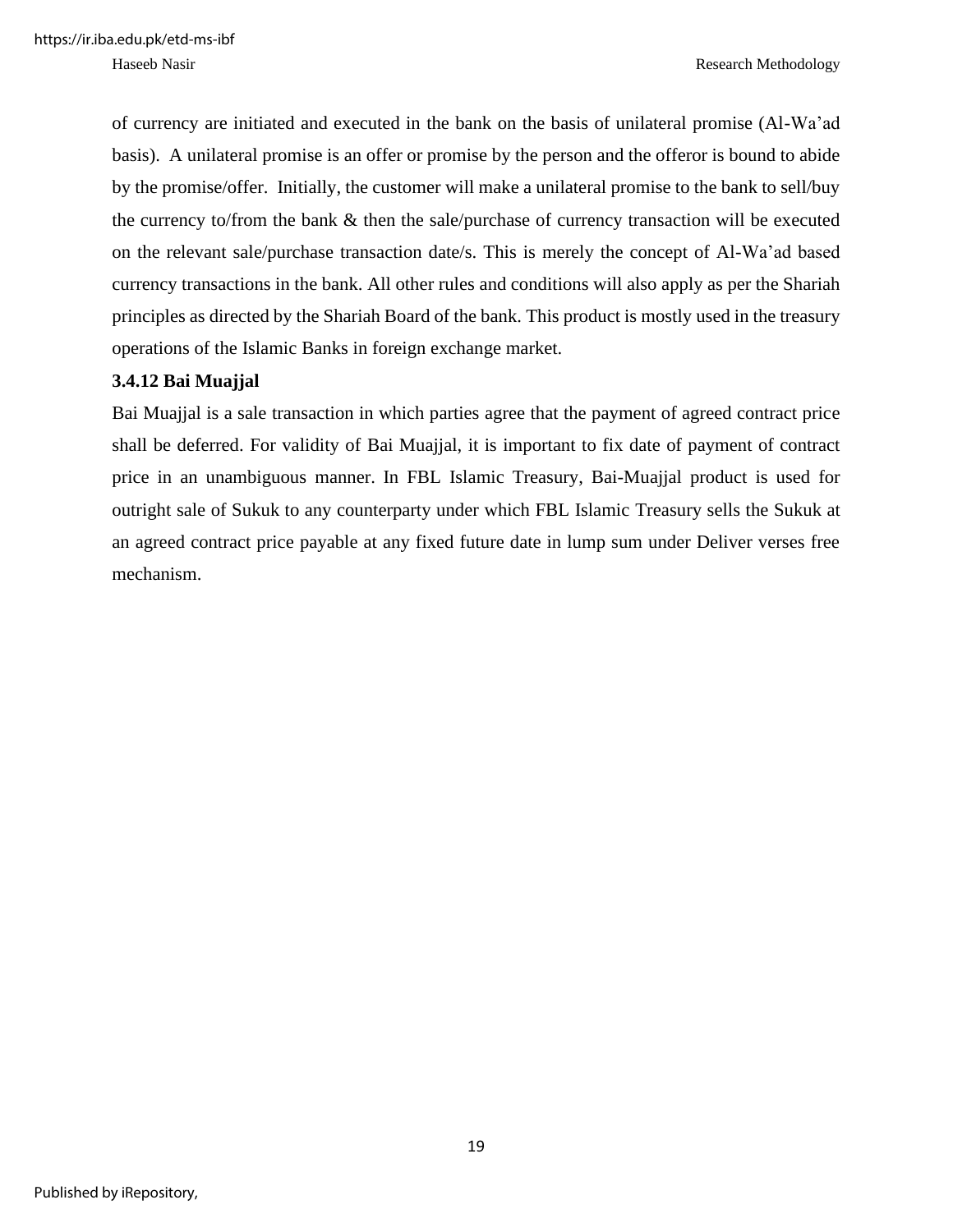# <span id="page-26-1"></span><span id="page-26-0"></span>**Chapter 4 Conclusion**

In the above discussion, many challenges, or risks that a Bank come across to whilst transforming its operation from conventional to Islamic, have been discussed. All the risks, challenges can put the Bank's reputation at stake or there can be monetary consequences. Bank, before formally starting off the conversion drive, should form a transformation plan and Research & Development wing which must brain-storm and list down all the risks/challenges that a Bank could come across during its conversion drive in the future and it should also make the contingency plan in order to effectively cater the risks. To cater the potential risks, capacity building of the human resources is very important through training, research & development. It is also important to establish a department and fully designate for the implementation of the transformation plan and which would act as a conduit amongst all the stakeholders involved in the conversion process and this department will be responsible to update the Senior management regarding the progress on the transformation journey and it can help disseminate the Management's decision to all the employees working under their jurisdiction. From the above decision, it is safe to remark that the Conversion could result into the loss of business to many business segments in the Bank e.g., Treasury, Commercial Banking, SMEs, Corporate Banking, Consumer Finance etc., so the Product Development and the Shariah Team of the Islamic Division must work on the development of new products/initiatives so the Bank can tap the maximum untapped segment of the economy and the conventional portfolio can be effectively converted to the Islamic. Also, role of Central Bank is very important, and it must issue the comprehensive guidelines under the supervision of its Shariah Board regarding the conversion process, as these guidelines can help and guide the other conventional financial institutions willing to convert their operations into Islamic.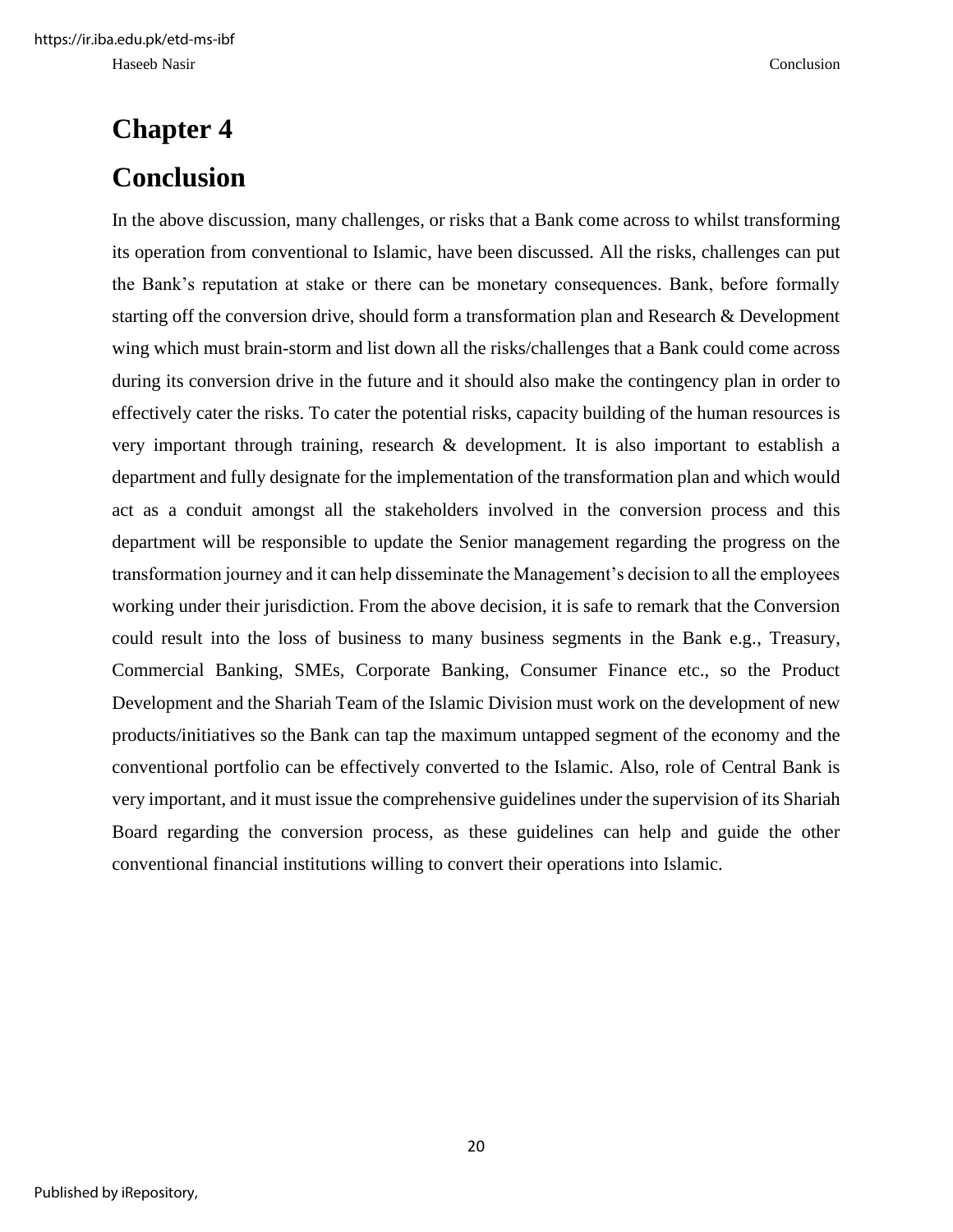### <span id="page-27-0"></span>**References**

- Abdalla, M. A., Aziz, M. R., & Johari, F. (2015). Testing the model of success experience in converting into Islamic banks in Libya structural equation modeling. Journal of Islamic Banking and Finance, 3(2), 31-46.
- Abduh, M., & Omar, M. A. (2012). Islamic banking and economic growth: the Indonesian experience. International Journal of Islamic and middle eastern finance and management.
- Ahmed, M. M., & Khan, J. (2017). Conversion of conventional banking branches into Islamic banking: The Case of Pakistani Banks. Tahdhīb al Afkār, 4(1), 11-16.
- Alani, F. S., & Yaacob, H. (2012). Traditional banks conversion motivation into islamic banks: evidence from the middle east. International Business Research, 5(12), 83.
- Ali, S. A., & Hassan, A. (2017). Employees' attitude towards Islamic banking: an exploratory study in Malaysia. International Journal of Research in Social Sciences, 7(4), 114-138.
- Asif, M., Ahmed, U., Zahid, M., & Khan, A. (2017). Motives Behind the Transfer of a Bank from Conventional Banking to Islamic Banking in Pakistan. Journal of Business and Tourism, 3(2), 225-234.
- Azrak, T., Saiti, B., & Ali, E. R. A. E. (2016). An analysis of reputational risks in Islamic banks in Malaysia with a proposed conceptual framework. *Al-Shajarah: Journal of the International Institute of Islamic Thought and Civilization (ISTAC)*, *21*(3).
- El-Brassi, M. A. A., Bello, N., & Alhabshi, S. M. (2018). Conversion Of Conventional Banks to Islamic Banks in Libya: Issues And Challenges. International Journal of Accounting, 3(15), 25-39.
- Fesharaki, F., & Sehhat, S. (2018). Islamic human resource management (iHRM) enhancing organizational justice and employees' commitment. Journal of Islamic Marketing.
- Furqani, H., & Mulyany, R. (2009). Islamic banking and economic growth: Empirical evidence from Malaysia. Journal of Economic Cooperation & Development, 30(2).
- Hasan, Z. (2016). Conversion of conventional banks into Islamic banks: The case of Bangladesh. International Journal of Ethics in Social Sciences, 4(1), 63-78.
- Khan, T. N. (2015). Closing the gaps of human resource in Islamic banks: literature review analysis. International Journal of Business and Social Science, 6(5), 168-181.
- Lee, K. H., & Ullah, S. (2011). Customers' attitude toward Islamic banking in Pakistan. International Journal of Islamic and Middle Eastern Finance and Management.
- Mushtaq, M., Khan, J., & e Haq, F. (2018). Paradigm Shift from Conventional to Islamic Banking System: A Case of the Conversion of Taqwa Islamic Banking in Pakistan. Global Regional Review, III.
- Saaid, A., & Shafii, Z. (2013). The obstacles facing conversion process from conventional banks to Islamic banking: A review of literature. In The 5th Islamic economic conference, Malaysia.
- Sole, J. A. (2007). Introducing islamic banks into conventional banking systems.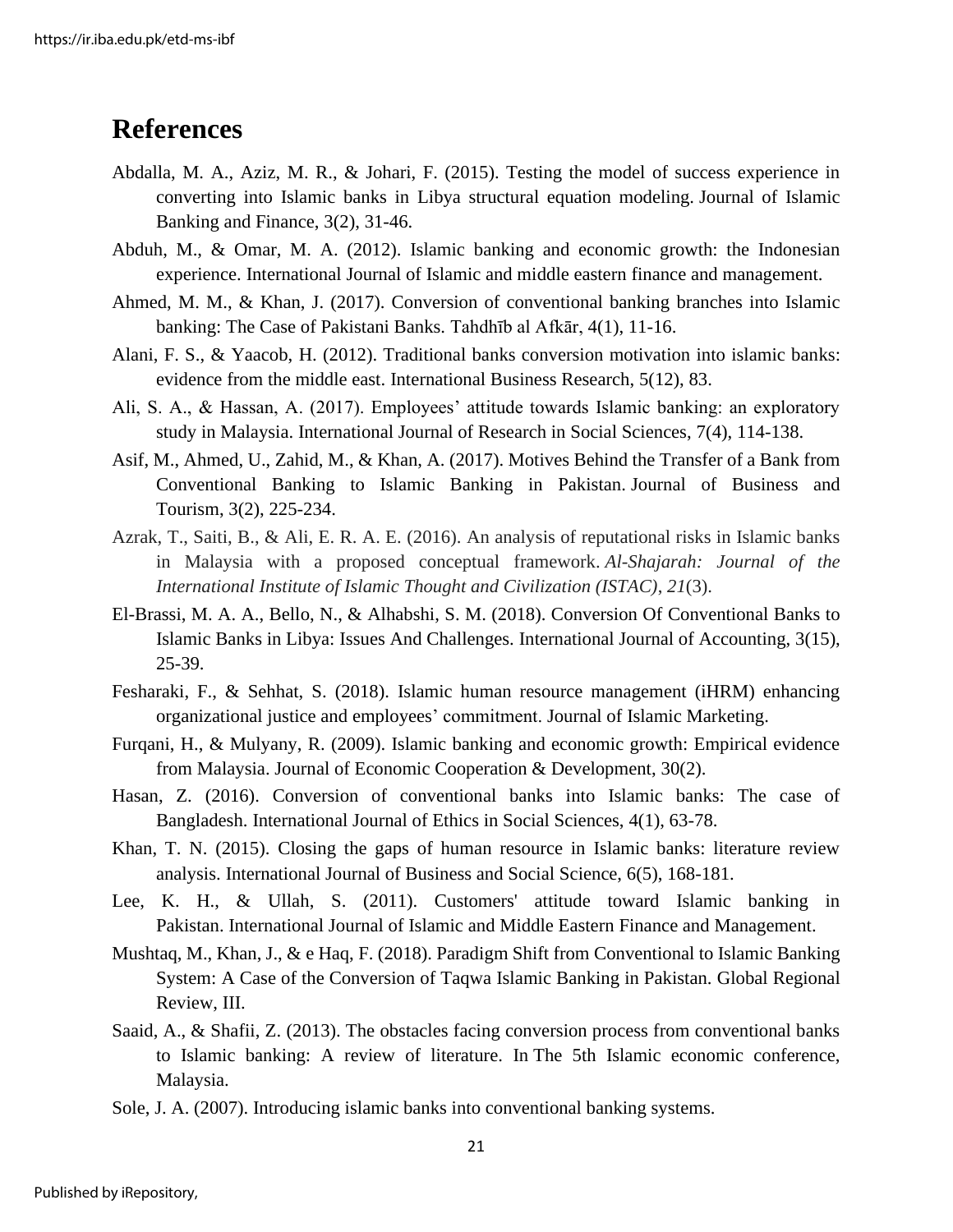Suzuki, Y., Uddin, S. S., & Islam, A. R. (2020). Incentives for conventional banks for the conversion into Islamic banks: evidence from Bangladesh. Journal of Islamic Accounting and Business Research.